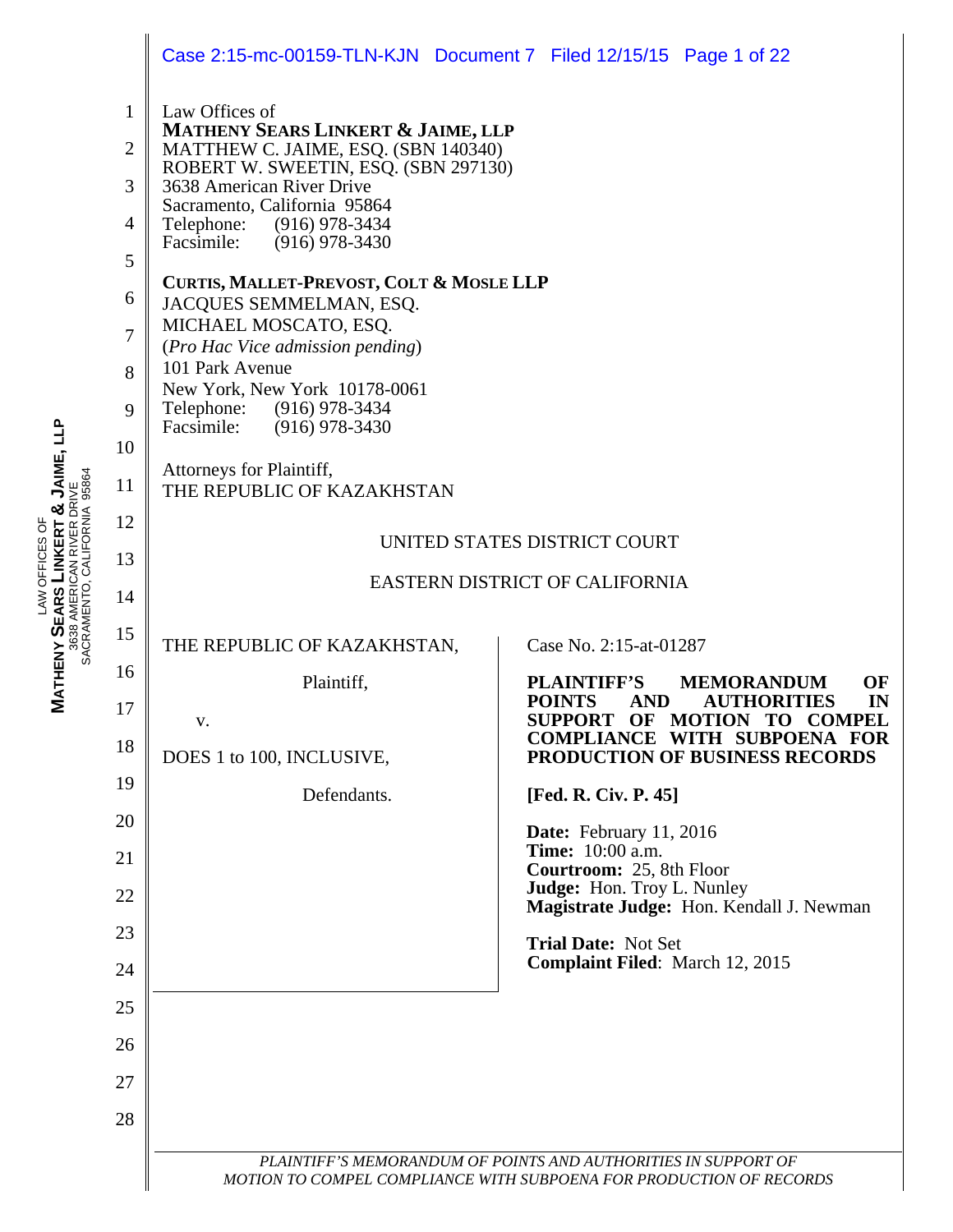|      | <b>TABLE OF CONTENTS</b>                                                                                                                             |  |  |  |
|------|------------------------------------------------------------------------------------------------------------------------------------------------------|--|--|--|
| I.   |                                                                                                                                                      |  |  |  |
| II.  |                                                                                                                                                      |  |  |  |
|      | A.                                                                                                                                                   |  |  |  |
|      | <b>B.</b>                                                                                                                                            |  |  |  |
|      | C.                                                                                                                                                   |  |  |  |
|      | The District Court Authorizes Expedited Discovery, Including a Subpoena<br>D.                                                                        |  |  |  |
|      | E.                                                                                                                                                   |  |  |  |
|      | F.                                                                                                                                                   |  |  |  |
|      | G.                                                                                                                                                   |  |  |  |
|      | H.                                                                                                                                                   |  |  |  |
|      | I.                                                                                                                                                   |  |  |  |
|      | J.                                                                                                                                                   |  |  |  |
| III. |                                                                                                                                                      |  |  |  |
|      | The Discovery Sought by the November 12 Subpoena Is Relevant To<br>A.<br>Plaintiff's Claims in the Main Action, and Proportional to the Needs of the |  |  |  |
|      | <b>B.</b><br>Ordering the Discovery Sought by the Subpoena Would Not Infringe the<br>Reporters' Privilege or Violate the First Amendment Because the |  |  |  |
|      | $C$ .<br>Ordering the Discovery Sought by the Subpoena Would Not Violate Any<br>Right to Internet Anonymity Because Neither Ketebaev Have            |  |  |  |
|      | Respublika's Claims of Harassment and Intimidation Were Raised in the<br>D.<br>District Court and Did Not Dissuade it from Ordering Discovery.  17   |  |  |  |
|      | The 100-Mile Rule is Satisfied Because Sacramento Is Within 100 Miles of<br>E.                                                                       |  |  |  |
| IV.  |                                                                                                                                                      |  |  |  |

LAW OFFICES OF

**MATHENY** 

**SEARS** 

**LINKERT** 

3638 AMERICAN RIVER DRIVE SACRAMENTO, CALIFORNIA 95864

**&**

**JAIME, LLP**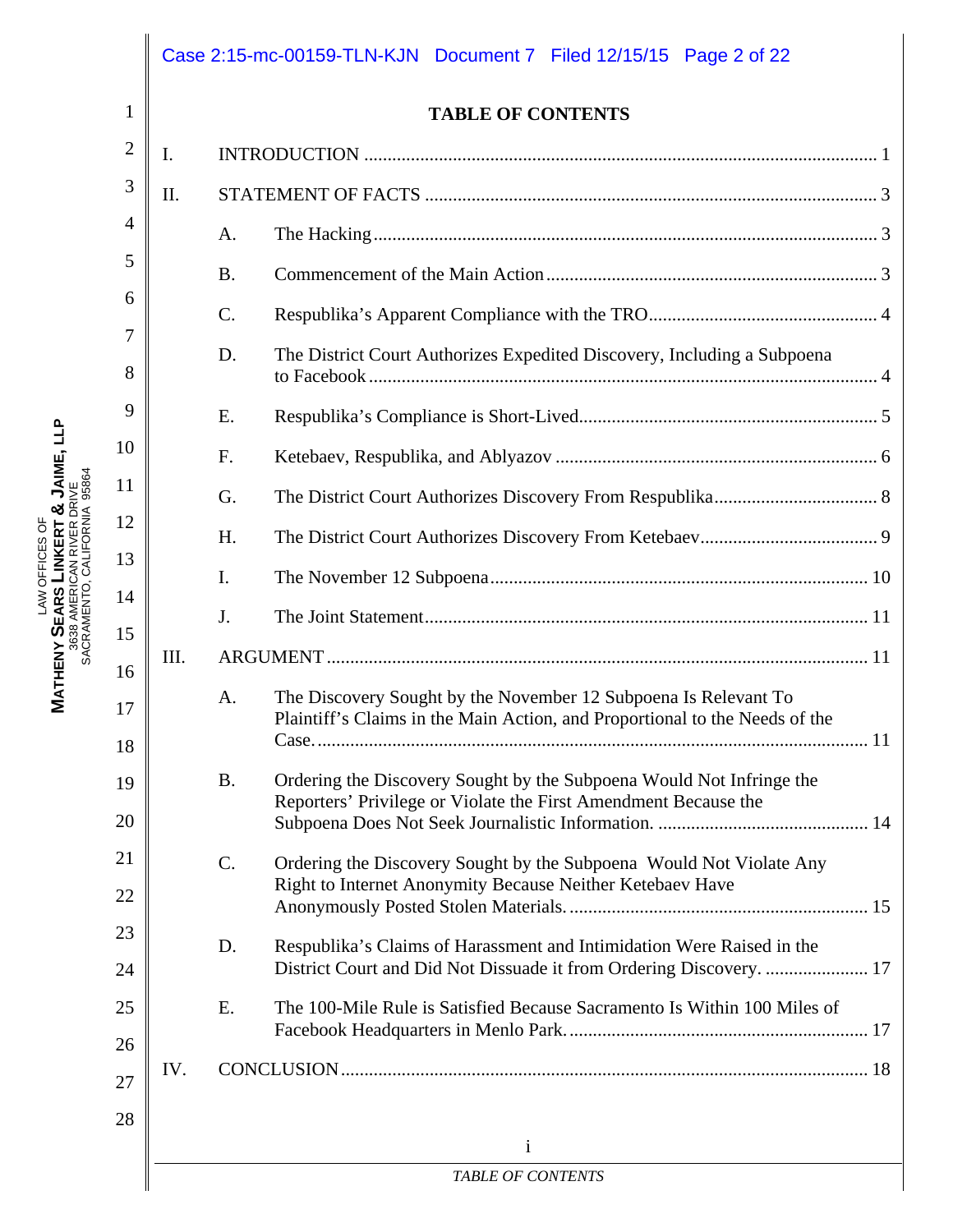|                | Case 2:15-mc-00159-TLN-KJN  Document 7  Filed 12/15/15  Page 3 of 22                                         |  |  |  |  |  |  |
|----------------|--------------------------------------------------------------------------------------------------------------|--|--|--|--|--|--|
| 1              | <b>TABLE OF AUTHORITIES</b>                                                                                  |  |  |  |  |  |  |
| $\overline{2}$ | <b>Cases</b>                                                                                                 |  |  |  |  |  |  |
| 3              | American Federation of Musicians of the United States and Canada, Plaintiff, v. Skodam Films,                |  |  |  |  |  |  |
| $\overline{4}$ | LLC, Defendant,                                                                                              |  |  |  |  |  |  |
| 5              | Chevron Corp. v. Donziger,<br>No. 12-mc-80237 CRB (NC), 2013 WL 4536808 (N.D. Cal. Aug. 22, 2013) 14, 16, 17 |  |  |  |  |  |  |
| 6<br>7         | Drummond Co. Inc. v. Collingsworth,                                                                          |  |  |  |  |  |  |
| 8              | Hill v. Equitable Bank, National Association,                                                                |  |  |  |  |  |  |
| 9<br>10        | In re Application of Chevron Corp.,                                                                          |  |  |  |  |  |  |
| 11             | Klyce v. Does,<br>No. 11 CV 02248 WHA, 2011 U.S. Dist. LEXIS 88908 (N.D. Cal. Aug. 10, 2011) 2               |  |  |  |  |  |  |
| 12<br>13       | Obodai v. Indeed, Inc.,<br>No. 13-mc-80027 EMC (KAW), 2013 WL 1191267 (N.D. Cal. Mar. 21, 2013)  15          |  |  |  |  |  |  |
| 14             | Sams v. Yahoo!, Inc.,<br>No. CV-10-5897-JF (HRL), 2011 WL 1884633 (N.D. Cal. May 18, 2011)  15               |  |  |  |  |  |  |
| 15<br>16       | Schwartz v. Marriott Hotel Services, Inc.,                                                                   |  |  |  |  |  |  |
| 17             | SCM Corp., v. Xerox Corp.,                                                                                   |  |  |  |  |  |  |
| 18<br>19       | Wright v. $F.B.I.,$                                                                                          |  |  |  |  |  |  |
| 20             | <b>Statutes</b>                                                                                              |  |  |  |  |  |  |
| 21             |                                                                                                              |  |  |  |  |  |  |
| 22             | <b>Rules</b>                                                                                                 |  |  |  |  |  |  |
| 23             |                                                                                                              |  |  |  |  |  |  |
| 24             |                                                                                                              |  |  |  |  |  |  |
| 25             |                                                                                                              |  |  |  |  |  |  |
| 26             |                                                                                                              |  |  |  |  |  |  |
| 27             |                                                                                                              |  |  |  |  |  |  |
| 28             |                                                                                                              |  |  |  |  |  |  |
|                | $\mathbf{ii}$<br><b>TABLE OF AUTHORITIES</b>                                                                 |  |  |  |  |  |  |
|                |                                                                                                              |  |  |  |  |  |  |

LAW OFFICES OF **MATHENY SEARS LINKERT & JAIME, LLP** 3638 AMERICAN RIVER DRIVE SACRAMENTO, CALIFORNIA 95864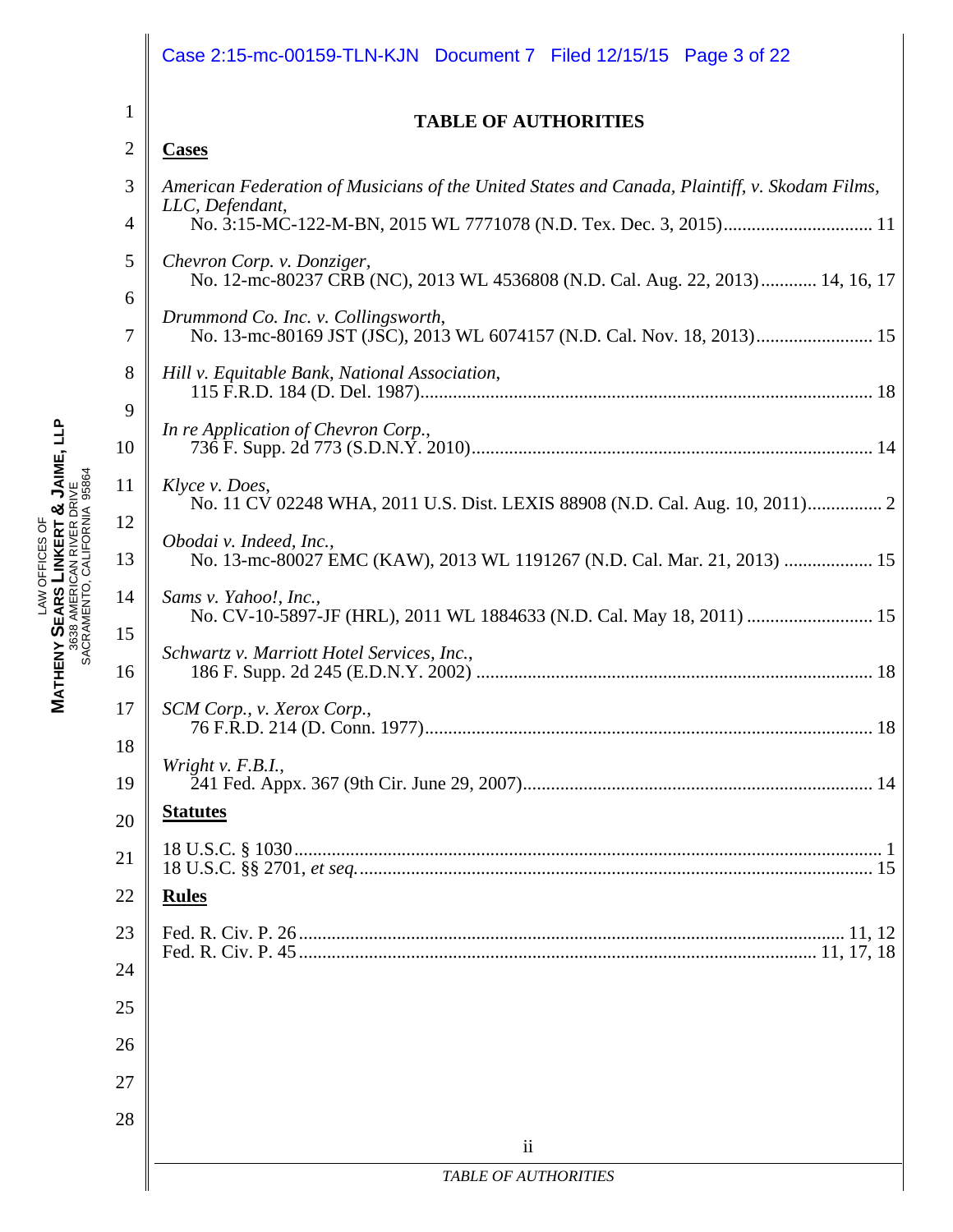1 2

3

4

5

6

7

8

9

#### **I. INTRODUCTION**

 Plaintiff the Republic of Kazakhstan respectfully submits this Memorandum of Points and Authorities in support of its motion to compel non-party Facebook, Inc. ("Facebook") to comply with a subpoena duces tecum dated November 12, 2015 (the "November 12 Subpoena" or the "Subpoena"). The date of compliance with the subpoena passed without production, and unfortunately, despite extensive meet and confer efforts, Facebook refuses to produce the requested documents absent a court order. The U.S. District Court for the Eastern District of California is the proper venue to hear this motion as the subpoena at issue is returnable in Sacramento.

10 11 12 13 14 15 16 17 18 19 The underlying case is pending in the U.S. District Court for the Southern District of New York (the "District Court"). The case arises out of the illegal hacking, by persons as yet unidentified, of the computer system of The Republic of Kazakhstan and the email accounts of Kazakh government officials. The hackers stole thousands of sensitive, proprietary, confidential, and attorney-client privileged government documents (the "Stolen Materials") in violation of the Computer Fraud and Abuse Act (18 U.S.C. § 1030). On March 12, 2015, Plaintiff started a "Doe" action in the District Court against the unknown hackers (the "Main Action"). *The Republic of Kazakhstan v. Does 1-100 Inclusive*, No. 15 Civ. 1900 (S.D.N.Y. 2015) (Request for Jud. Not., Ex.  $1$ .)<sup>1</sup> The District Court authorized expedited discovery, and, in that regard, has specifically authorized Plaintiff to serve a subpoena on Facebook.

20 21 22 23 24 Two Facebook account-holders – Respublika (an entity) and Muratbek Ketebaev (an individual) – have been especially active in posting screenshots of Stolen Materials on their respective Facebook pages. Accordingly, Respublika and Ketebaev are under scrutiny to determine their role in the hacking, their connection to the hackers, and how they came to be in possession of Stolen Materials. The District Court has authorized the depositions of Respublika

25

 $\overline{a}$ 

26 27 28 1 Jacques Semmelman, counsel for Plaintiff in the Main Action, dated December 14, 2015 <sup>1</sup> Citations in the form "Req. for Jud. Not., Ex. \_\_" refer to the exhibits attached to Plaintiff's Request for Judicial Notice, dated December 15, 2015. Citations in the form "Semmelman Decl.,  $\P$  \_\_" refer to the Declaration of Jacques Semmelman, counsel for Plaintiff in the Main Action, dated December 14, 2015. Citations in the form "Semmelman Decl., Ex. \_\_" refer to the exhibits attached to the Declaration of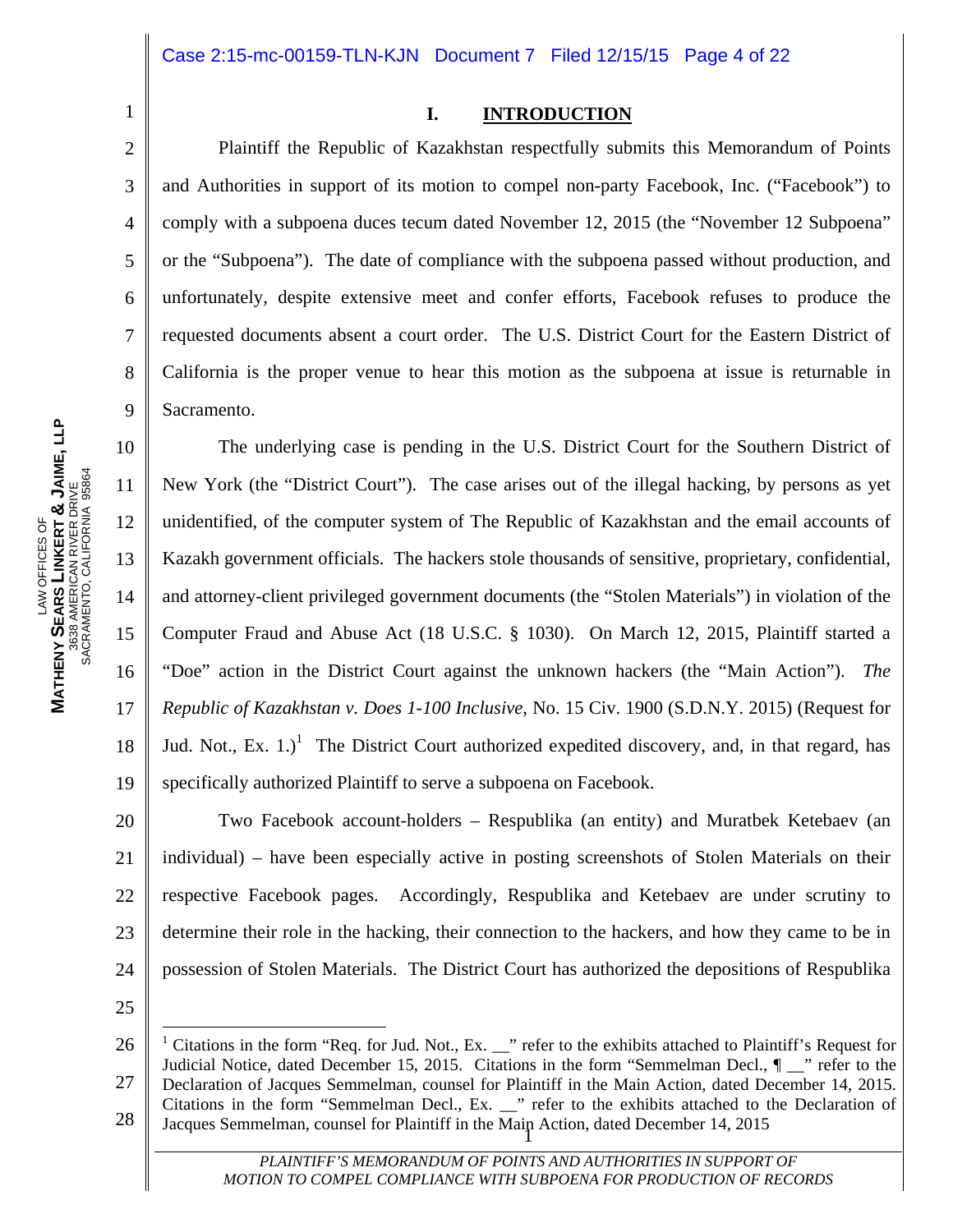#### Case 2:15-mc-00159-TLN-KJN Document 7 Filed 12/15/15 Page 5 of 22

and of Ketebaev with respect to these and other issues. The depositions have not yet taken place.

**JAIME, LLP** SACRAMENTO, CALIFORNIA 95864 3638 AMERICAN RIVER DRIVE **&** LAW OFFICES OF **LINKERT**  LAW OFFICES OF **SEARS MATHENY** 

1

2

3

4

5

6

7

8

9

10

11

12

13

14

 The November 12 Subpoena seeks Facebook account information about the administrators of the Respublika and Ketebaev Facebook pages; account information about the person(s) who posted certain Stolen Materials on these Facebook pages; and account information about the person(s) who removed two specific posts containing Stolen Materials from the Respublika Facebook page. The District Court has authorized discovery with respect to, inter alia, the Respublika and Ketebaev Facebook pages, accounts, and postings; and the involvement of Respublika and Ketebaev in the hacking, their connection with the hackers, and how they obtained Stolen Materials. Additionally, Plaintiff has obtained from Internet Service Providers the IP addresses of computers that were used, without authorization, to access various hacked accounts during the relevant time periods. (Semmelman Decl., ¶ 3.) A match between any of those IP addresses and an IP address produced in response to the Subpoena would constitute forensic evidence that the computer with that IP address was used in the hacking.<sup>2</sup> The information sought in the Subpoena falls squarely within the scope of authorized discovery.

15 16 17 18 19 20 The Subpoena is narrowly tailored. It (as well as predecessor subpoenas it replaces) has been the subject of extensive meet and confer efforts over the past nine months. It seeks "documents sufficient to show" certain Facebook account information. It is not burdensome. It is proportional to the needs of the case. Though modest in scope, it seeks essential information about two active posters of Stolen Materials on Facebook, to help determine their involvement in the hackings – the central issue in the Main Action.

21 22 23 24 As shown below, the Subpoena does not implicate any journalistic privilege, infringe any First Amendment principles, or impair any right to internet anonymity. Nor is it a tool of harassment or persecution – an argument Respublika has vigorously and repeatedly asserted in the District Court, but which has not succeeded in preventing the grant of discovery there.

25

 $\overline{a}$ 

<sup>26</sup>  27 28 2 [Internet Service Provider].").  $2$  Each computer and other internet-linked device has an IP address. The IP address provides a form of digital fingerprint, left when the computer is used to access someone's account, as happened here. *See Klyce v. Does*, No. 11 CV 02248 WHA, 2011 U.S. Dist. LEXIS 88908, at \*2 (N.D. Cal. Aug. 10, 2011) ("when a person logs into an account, his or her IP address, a unique identifier, is captured by the ISP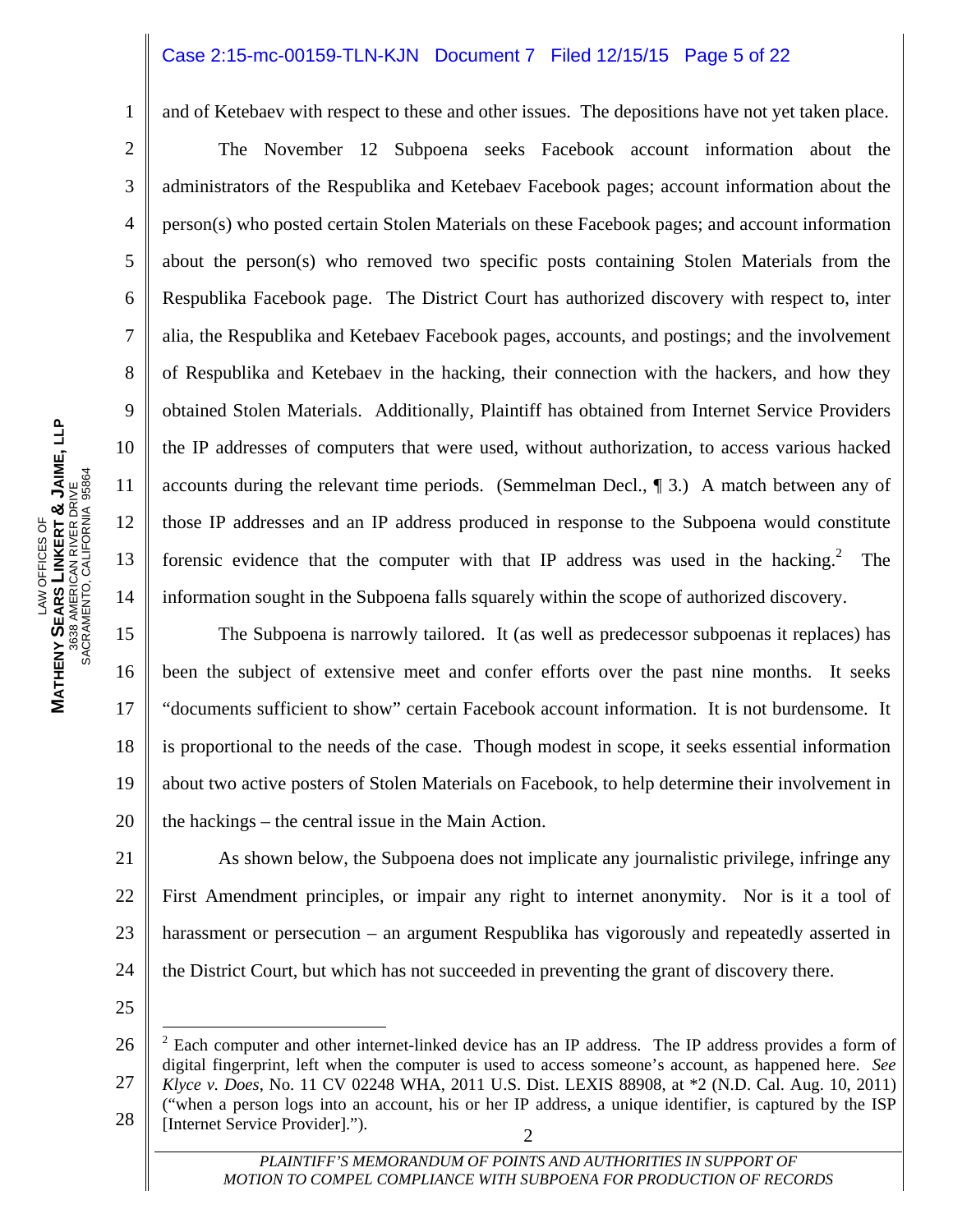The Court should grant Plaintiff's Motion to Compel, and should direct Facebook to produce the information requested in the Subpoena.

#### **II. STATEMENT OF FACTS**

#### **A. The Hacking**

1

2

3

4

5

6

7

8

9

10

11

12

13

14

15

22

 In January 2015, Plaintiff discovered unidentified hackers had broken into its computer system, and into email accounts used by Kazakh government officials to conduct government business, and had stolen thousands of emails and other documents (the "Stolen Materials"). (Req. for Jud. Not., Ex. 2, ¶¶ 7-8.) The Stolen Materials included attorney-client privileged communications between Plaintiff and its outside counsel – including U.S. counsel – as well as documents containing sensitive matters of state. (Req. for Jud. Not., Ex. 2, ¶ 10.)

 The most active posters of Stolen Materials online are Respublika, an entity that describes itself as a news organization, and Muratbek Ketebaev. Respublika actively posts Stolen Materials principally on two websites: its own website, www.respublika-kz.info (the "Respublika Website"), and its Facebook page, http://www.facebook.com/respublika.kaz.info (the "Respublika Facebook Page"). (Req. for Jud. Not., Ex. 3, ¶ 4.)

16 17 18 19 20 21 Ketebaev is the husband of Iryna Petrushova, Respublika's Editor and founder (Req. for Jud. Not., Ex. 4, at p. 19), and is listed with the U.S.-based web host of the Respublika Facebook Page as one of the "Primary Contact[s]" for the Respublika Website. (Req. for Jud. Not., Ex. 5.) Ketebaev actively posts Stolen Materials on his own Facebook page, https://www.facebook.com/mur.ketebayev (the "Ketebaev Facebook Page"). (Req. for Jud. Not., Ex.  $3, \P 4.$ )

#### **B. Commencement of the Main Action**

23 24 25 26 27 28 3 On March 12, 2015, Plaintiff commenced the Main Action in the District Court against "Doe" defendants (i.e., unknown persons who perpetrated the hackings), alleging violations of the Computer Fraud and Abuse Act, 18 U.S.C. § 1030 (the "CFAA"). The Main Action was initially precipitated principally by two posts (the "Two Posts") on the Respublika Facebook Page that contained screenshots of Stolen Materials, including privileged attorney-client communications between Plaintiff and its outside counsel, the New York law firm Curtis,

> PLAINTIFF'S MEMORANDUM OF POINTS AND AUTHORITIES IN SUPPORT OF *MOTION TO COMPEL COMPLIANCE WITH SUBPOENA FOR PRODUCTION OF RECORDS*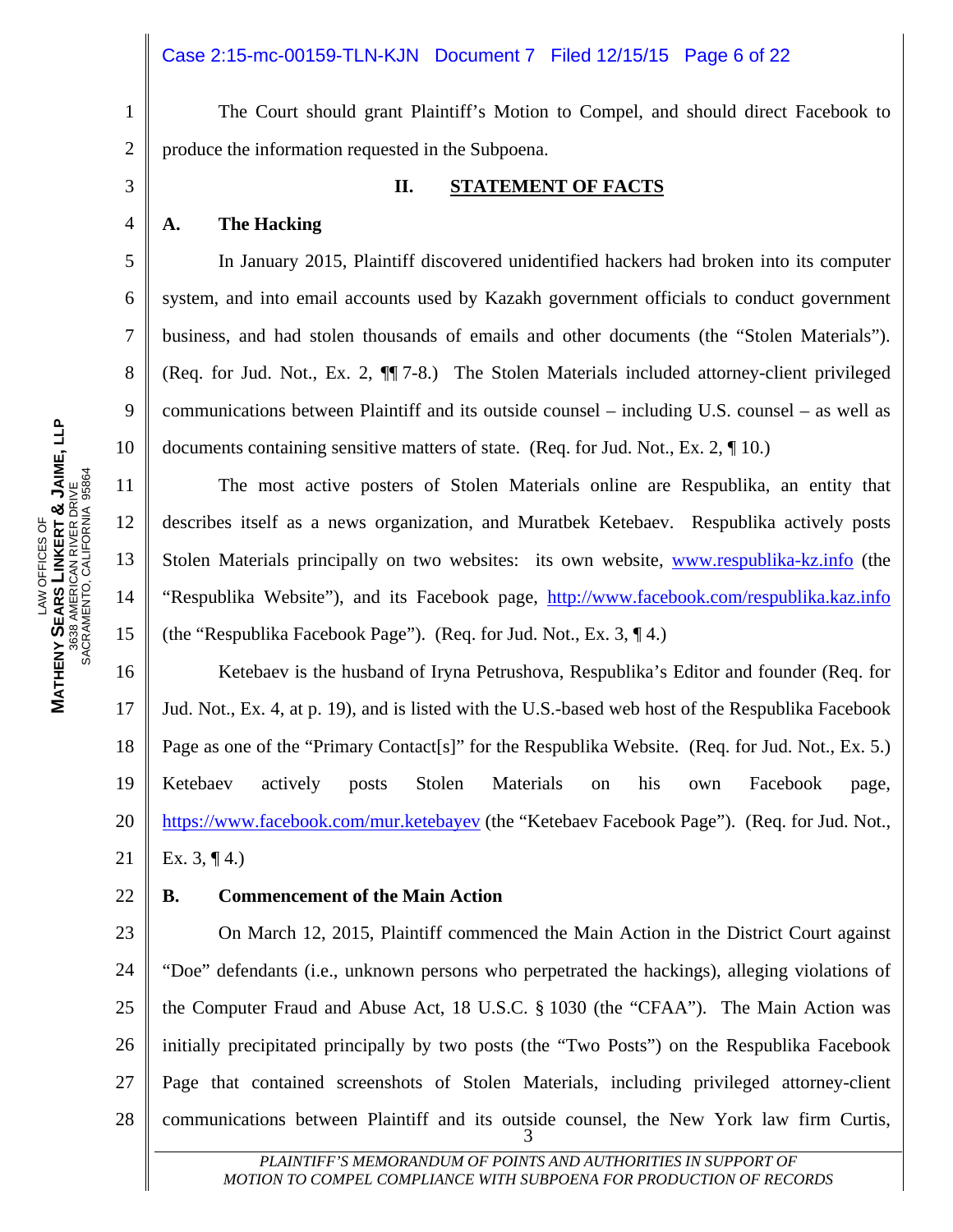#### Case 2:15-mc-00159-TLN-KJN Document 7 Filed 12/15/15 Page 7 of 22

Mallet-Prevost, Colt & Mosle LLP. (Req. for Jud. Not., Ex. 6.)

 On March 13, 2015, the District Court (Hon. Edgardo Ramos, U.S. District Judge) issued a Temporary Restraining Order (the "TRO"), finding good cause to believe that the Doe defendants had illegally hacked into Plaintiff's computers in violation of the CFAA, and that their dissemination of the Stolen Materials had caused and will continue to cause irreparable harm to Plaintiff, and should be enjoined. (Req. for Jud. Not., Ex. 7.) By its terms, and consistent with Fed. R. Civ. P. 65, the TRO applied to the hackers as well as those acting in concert with or participating with the hackers, and enjoined the "Defendants, their affiliates, employees, agents, and representatives, and all persons acting in concert with or participating with Defendants," from "using, disclosing, disseminating, posting, displaying, sharing, distributing, hosting, copying, viewing, accessing, providing access to or making available to anyone, in any manner whatsoever," the Stolen Materials. (*Id.* at p. 2.)

#### **C. Respublika's Apparent Compliance with the TRO**

14 15 16 17 18 19 20 The District Court directed Plaintiff to serve the Complaint and the TRO, inter alia, by posting a notice and link on the Respublika Facebook Page. (*Id.* at pp. 3-4.) Within days after Plaintiff's counsel had posted this notice (Req. for Jud. Not., Ex. 8), the Two Posts were removed from the Respublika Facebook Page. (Req. for Jud. Not., Ex. 9, at p. 3; Req. for Jud. Not., Ex. 10, ¶ 6.) Plaintiff's counsel subsequently confirmed with Facebook only the administrator of the Respublika Facebook Page could have removed those posts. (Req. for Jud. Not., Ex. 10, **[6.**)

21 22 23 24 From Plaintiff's perspective, the removal of the Two Posts in direct response to the posting of the notice of the TRO confirmed (a) that someone at Respublika had read the TRO, and (b) that Respublika considered itself bound by the TRO (either because it had participated in the hacking or because it was acting in concert or participation with the hackers).

#### 25 26 **D. The District Court Authorizes Expedited Discovery, Including a Subpoena to Facebook**

27 28  $\frac{1}{2}$  4 On March 20, 2015, the District Court conducted a preliminary injunction hearing and converted the TRO into a Preliminary Injunction, the material terms of which were identical to

> PLAINTIFF'S MEMORANDUM OF POINTS AND AUTHORITIES IN SUPPORT OF *MOTION TO COMPEL COMPLIANCE WITH SUBPOENA FOR PRODUCTION OF RECORDS*

1

2

3

4

5

6

7

8

9

10

11

12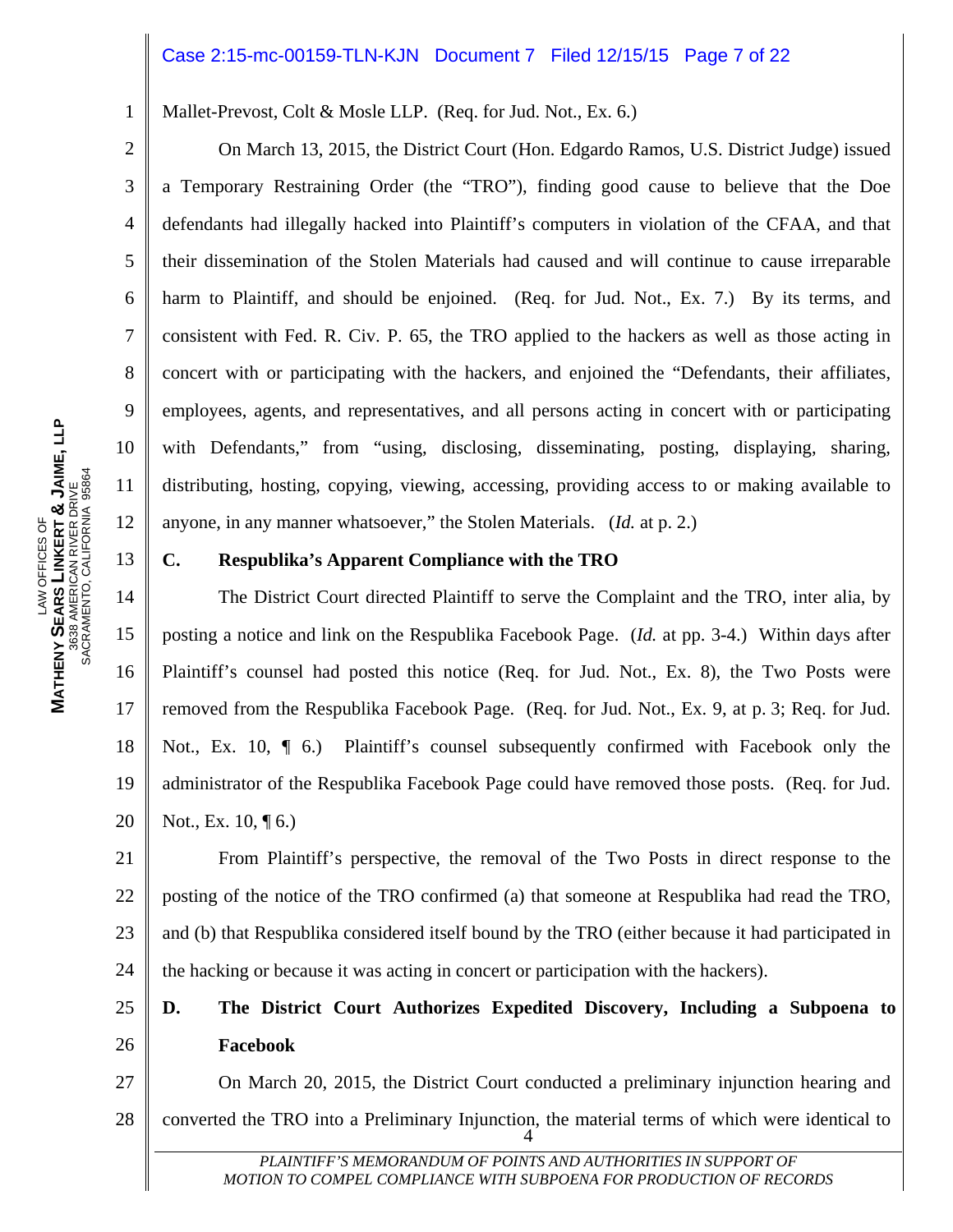### Case 2:15-mc-00159-TLN-KJN Document 7 Filed 12/15/15 Page 8 of 22

those of the TRO. (Req. for Jud. Not., Ex. 11.) The District Court found good cause to believe

2 there was hacking in violation of the CFAA:

> There is good cause to believe that on or before January 21, 2015, Defendants obtained unauthorized access to: (a) the computers of the Republic of Kazakhstan, and (b) Gmail accounts used from time to time by officials of the Republic of Kazakhstan to conduct official government business (collectively the "Hacked Computers"), and misappropriated thousands of government emails and other documents containing sensitive, proprietary, confidential, and attorneyclient privileged government documents belonging to the Republic of Kazakhstan (the "Stolen Materials")."

(*Id.* at ¶ 3.) During the March 20 preliminary injunction hearing, Plaintiff moved for

authorization to take expedited discovery aimed at identifying the hackers and their confederates,

including posters of Stolen Materials. In particular, Plaintiff's counsel proposed to serve a

subpoena on Facebook, as well as on various other websites:

The Court: Who do you propose to serve discovery on?

Mr. Semmelman [counsel for Plaintiff]: The first obvious target is to ask Facebook to identify who took these posts down. … But of course, we want to dig behind all the various Websites that are located in different parts of the world to find out who posted on these Websites and to use the discovery process to go as far as we can to try to identify who the posters are or who is behind the Websites, things of that nature, and that's going to involve discovery against various third parties. . . . We're going to try to identify the IP addresses of the posters . . ."

(Req. for Jud. Not., Ex. 9, at p. 8.) The District Court authorized the requested discovery:

Certainly given the findings that I've already made concerning the fact that Kazakhstan has met the standard for preliminary injunction, it seems per force, therefore, to have met the standards . . . for expedited discovery. So you are granted leave to serve that discovery.

(*Id.* at pp. 8-9.)

### **E. Respublika's Compliance is Short-Lived**

23 24 25 26 Respublika's apparent compliance with the orders of the District Court was short-lived. Shortly after someone had taken down the Two Posts, Respublika resumed posting Stolen Materials on its Facebook page. (Req. for Jud. Not., Ex. 10, 19.) On April 6, 2015, Plaintiff provided Facebook with a copy of the Preliminary Injunction

- 27 28
- and asked that Facebook "abide by" it. (Req. for Jud. Not., Ex. 12, ¶ 13.) Shortly thereafter,

1

3

4

5

6

7

8

9

10

11

12

13

14

15

16

17

18

19

20

21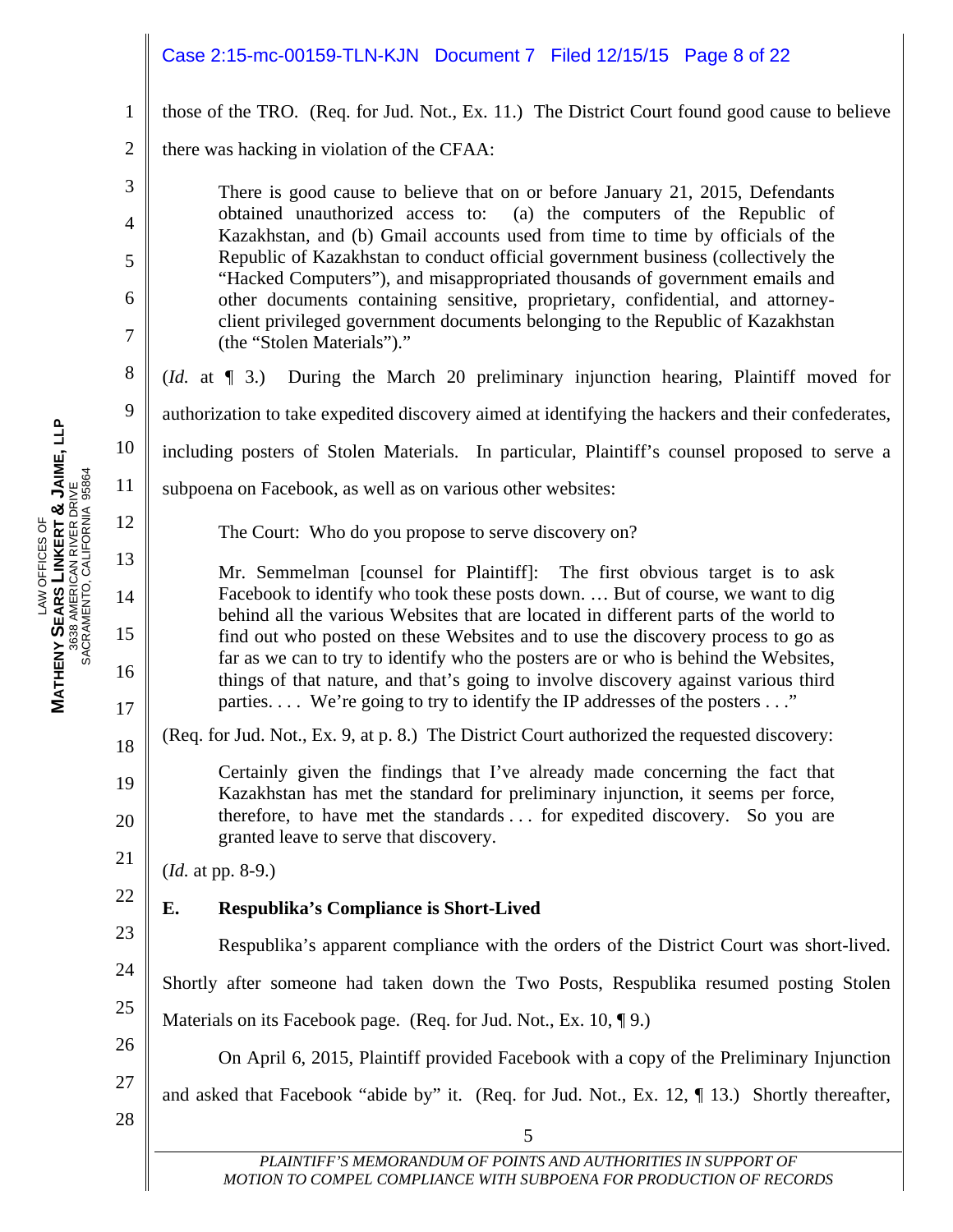#### Case 2:15-mc-00159-TLN-KJN Document 7 Filed 12/15/15 Page 9 of 22

Facebook removed several posts from the Respublika Facebook Page that contained Stolen Materials, and stated it was doing so based on Facebook's "policies." (*Id.*) Over approximately the next two months, the following process was repeated multiple times: Stolen Materials would be posted on the Respublika Facebook Page or on the Ketebaev Facebook Page, Plaintiff would notify Facebook, and Facebook would typically take down the posts. (Req. for Jud. Not., Ex. 10, ¶ 10.) At no time during this period did Respublika (or Ketebaev) notify Plaintiff's counsel that it did not consider itself bound by the Preliminary Injunction. (*Id.*)

 In addition to posting Stolen Materials on its Facebook page, Respublika was also posting Stolen Materials on the Respublika Website. (Req. for Jud. Not., Ex. 10, ¶ 11.) The Respublika Website is hosted by IRC Company, Inc. d/b/a Black Lotus Communications ("Black Lotus"), a U.S.-based web host. (*Id.* at ¶ 11.) On April 23, 2015, Plaintiff served Black Lotus with a copy of the Preliminary Injunction and asked that Black Lotus "abide by" it. (Req. for Jud. Not., Ex. 12, ¶ 14.) Black Lotus represented that it lacked the technical capacity to take down individual posts (only the entire website), but that it would notify Respublika to take down specific posts that contained Stolen Materials. (Req. for Jud. Not., Ex. 10, ¶ 18.) Thereafter, on multiple occasions over a period of more than five weeks, Plaintiff notified Black Lotus of posts that contained Stolen Materials, which were taken down, apparently by Respublika itself. (*Id.* at ¶ 19.) In total, Respublika itself took down 47 posts. (*Id.*)

#### **F. Ketebaev, Respublika, and Ablyazov**

20 21 22 According to records maintained by Black Lotus, Ketebaev is a "primary contact" for Respublika. (Req. for Jud. Not., Ex. 5.) Ketebaev is married to the Editor and founder of Respublika. (Req. for Jud. Not., Ex. 4, at p. 19.)

23 24 25 26 27 28  $\frac{1}{2}$  6 Respublika and Ketebaev have been actively using Stolen Materials to promote the cause of one Mukhtar Ablyazov. Ablyazov is a prime suspect in, as well as a major beneficiary of, the hacking. Ablyazov is the *already*-*proven* mastermind of a multi-billion dollar theft from BTA Bank, a major bank in Kazakhstan, which has additional operations in Russia and the Ukraine. The High Court of Justice of the United Kingdom (the "High Court of Justice") has (to date) entered money judgments in favor of BTA Bank and against Ablyazov in excess of \$4.6 billion.

> PLAINTIFF'S MEMORANDUM OF POINTS AND AUTHORITIES IN SUPPORT OF *MOTION TO COMPEL COMPLIANCE WITH SUBPOENA FOR PRODUCTION OF RECORDS*

1

2

3

4

5

6

7

8

9

10

11

12

13

14

15

16

17

18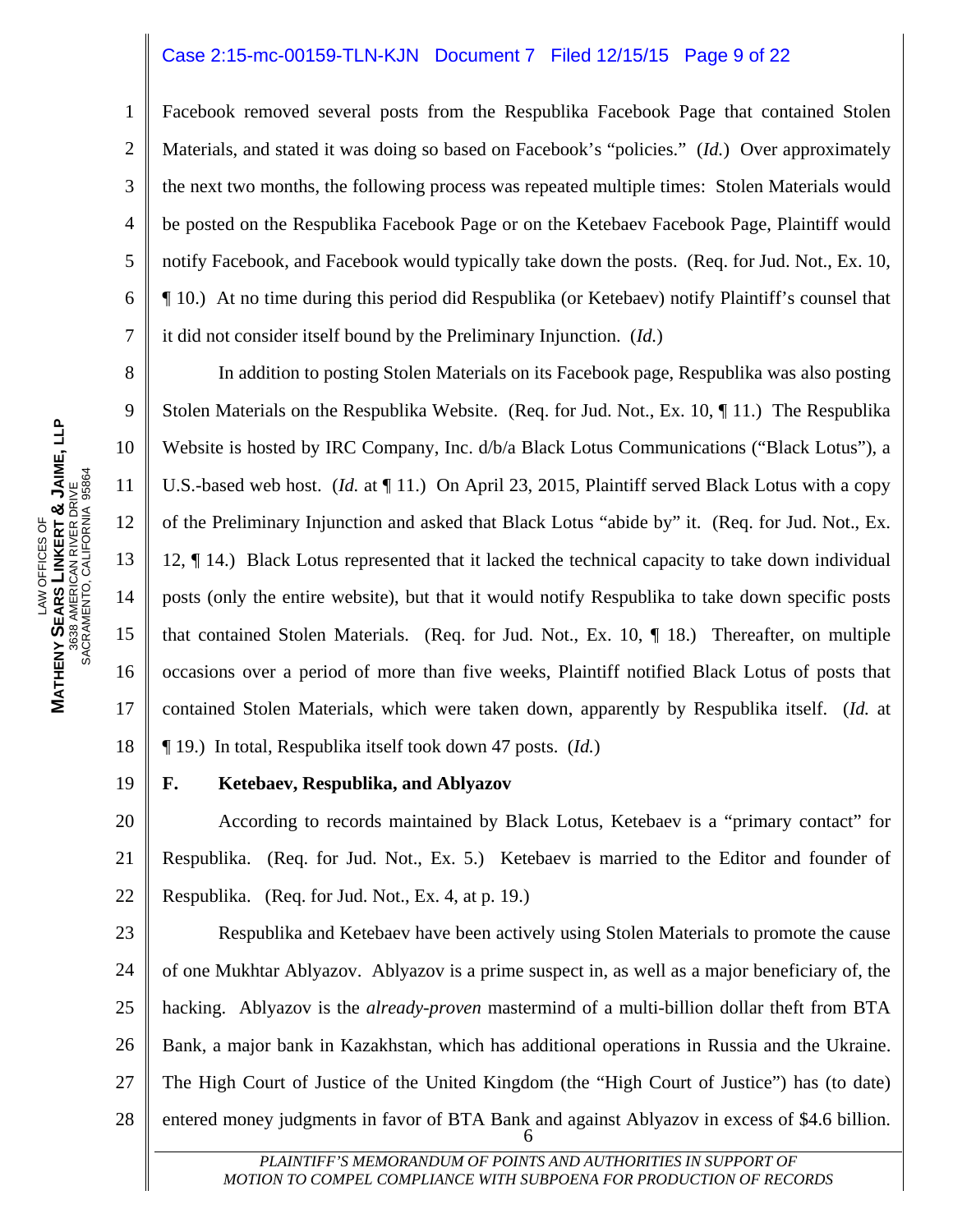#### Case 2:15-mc-00159-TLN-KJN Document 7 Filed 12/15/15 Page 10 of 22

1 (Req. for Jud. Not., Ex. 13, ¶ 7.)

2

3

4

5

6

7

8

9

10

11

12

13

14

 In 2012, in litigation brought by BTA Bank, the High Court of Justice sentenced Ablyazov to 22 months in prison for contempt of court. (Req. for Jud. Not., Ex. 14, at pp. 3-4.) To avoid serving the sentence, Ablyazov fled the United Kingdom, and went into hiding. (Req. for Jud. Not., Ex. 13, ¶ 24.) On July 31, 2013, he was arrested in the south of France, and has since been incarcerated in France. (Req. for Jud. Not., Ex. 13, ¶¶ 38, 40; Req. for Jud. Not., Ex. 15, at p. 9.) His extradition from France has been requested by both Russia and the Ukraine. The French courts have ruled that Ablyazov is extraditable. (Req. for Jud. Not., Ex. 16; Req. for Jud. Not., Ex. 17.) The extradition has not occurred as of yet.

 Respublika and Ketebaev have been using Stolen Materials as part of an ongoing propaganda campaign that portrays Ablyazov and his accomplices as innocent victims of a frame-up supposedly orchestrated by the Republic of Kazakhstan with the collusion of the governments and courts of the United Kingdom, France, Spain, Poland, Russia, and the Ukraine. (Req. for Jud. Not., Ex. 6; Req. for Jud. Not., Ex. 18, ¶¶ 6-8.)

15 16 17 18 19 20 21 Ketebaev is outspoken in his support for Ablyazov; in his claim that Ablyazov is innocent; and in his view that Ablyazov needs an effective public relations campaign to defuse the perception he is a thief. (Req. for Jud. Not., Ex. 19, at p. 3.) Such a public relations campaign is being waged by Respublika – *using Stolen Materials*. Respublika has specifically referenced Stolen Materials to assert that "Ablyazov didn't steal from the bank" and to condemn the "key and extremely negative role [that] was played by government agencies of France[.]" (Req. for Jud. Not., Ex. 20; Req. for Jud. Not., Ex. 18, ¶ 8.)

22 23 24 25 26 27 28  $\frac{1}{2}$  7 With respect to a Spanish case against Ablyazov's accomplice Alexandr Pavlov, Respublika has written that "Spanish judges are working for Kazakhstan," and that information supplied to Spain by "British and Polish judicial authorities were generated under the influence of lobbyists of the Kazakh authorities." (Req. for Jud. Not., Ex. 6; Req. for Jud. Not., Ex. 18, at ¶ 6.) Reports in the press that Ablyazov is a financial backer of Respublika (Req. for Jud. Not., Ex. 10, ¶ 23; Req. for Jud. Not., Ex. 21), help explain why Respublika has provided unstinting support for Ablyazov and his confederates.

> PLAINTIFF'S MEMORANDUM OF POINTS AND AUTHORITIES IN SUPPORT OF *MOTION TO COMPEL COMPLIANCE WITH SUBPOENA FOR PRODUCTION OF RECORDS*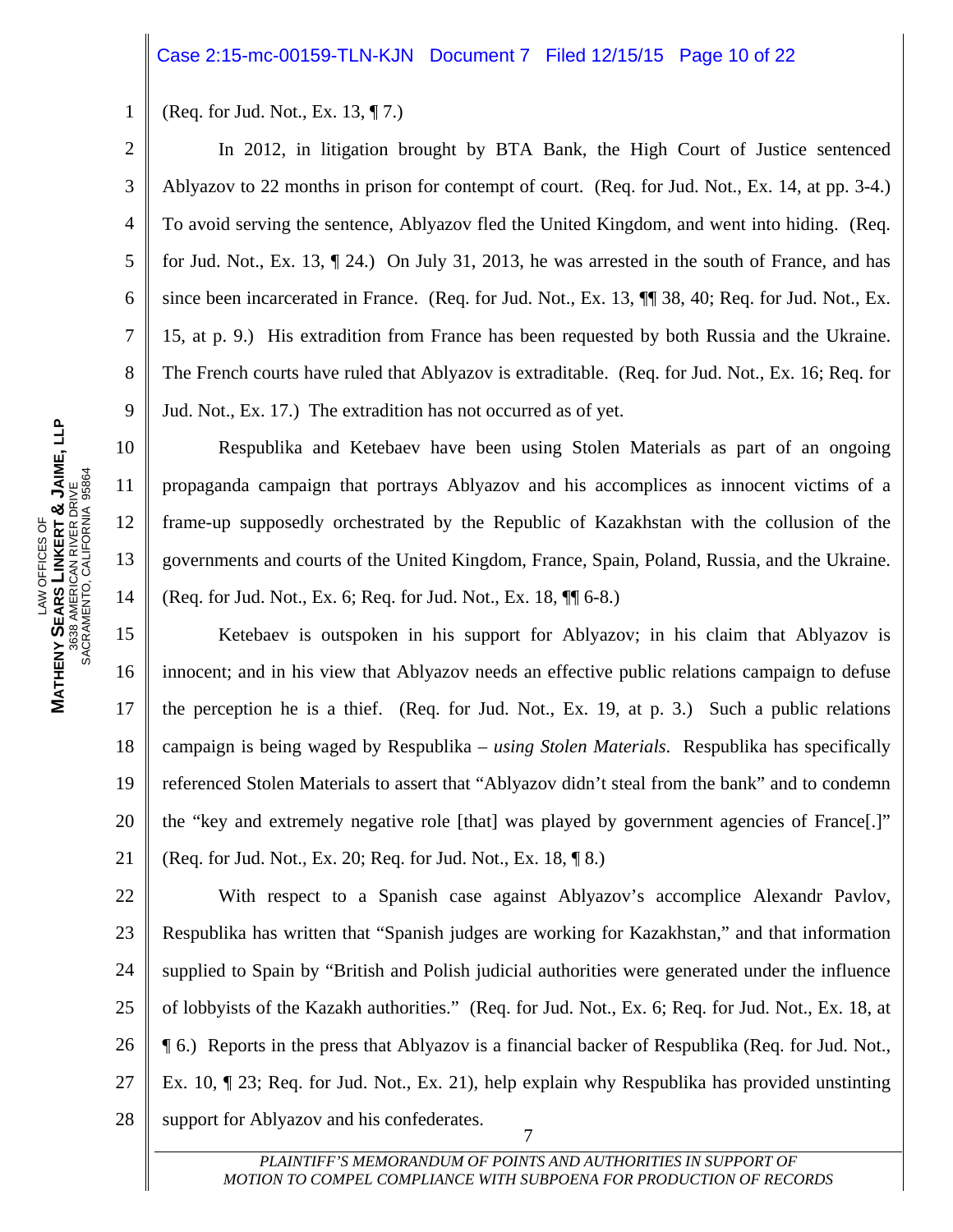#### Case 2:15-mc-00159-TLN-KJN Document 7 Filed 12/15/15 Page 11 of 22

1

2

3

4

5

6

7

8

9

10

11

12

13

14

15

16

#### **G. The District Court Authorizes Discovery From Respublika**

 On June 19, 2015, counsel for Plaintiff was contacted by counsel for Respublika and informed for the first time that it was Respublika's position that it was not bound by the Preliminary Injunction. (Req. for Jud. Not., Ex. 10, at  $\P$  22.) Counsel for Respublika stated that Respublika was "contemplating a motion to intervene and seek relief from the Preliminary Injunction[.]" ) (Semmelman Decl., Ex. A.)

 On August 4, 2015, Respublika intervened in the Main Action by filing a motion for an order clarifying that the Preliminary Injunction did not apply to it (the "Motion for Clarification"). (Req. for Jud. Not., Ex. 22.) On August 25, 2015, Plaintiff filed its opposition to the Motion for Clarification, and cross-moved for expedited discovery to ascertain, inter alia, Respublika's role in the hacking, its connection to the hackers, and how it obtained the Stolen Materials. (Req. for Jud. Not., Ex. 23.) These issues are relevant to the pivotal issue raised by the Motion for Clarification, namely whether Respublika was a hacker (or was complicit in the hacking), and is therefore bound by the Preliminary Injunction. (Req. for Jud. Not., Ex. 24, at p. 3.) Judge Ramos took the Motion for Clarification sub judice, and referred the cross-motion for expedited discovery to the Hon. Henry Pitman, U.S. Magistrate Judge.

17 18 19 20 21 By Order dated October 27, 2015, Judge Ramos, based "[o]n the record presently before the Court," granted the Motion for Clarification. (*Id.* at p. 3.) Judge Ramos stated that "the foregoing is without prejudice to plaintiff to reapply for the imposition of an injunction against the use of Stolen Materials by Respublika should it obtain sufficient evidence to support such an order." (*Id.* at pp. 5-6.)

22 23 24 25 26 27 28  $\frac{1}{8}$  In the meantime, Respublika opposed Plaintiff's cross-motion for expedited discovery, arguing there was insufficient evidence of its involvement in the hacking to warrant any discovery, and also alleging that the cross-motion was part of some kind of campaign of harassment and persecution by Plaintiff, including bizarre, unproven, and disputed allegations involving such things as animal carcasses and firebombings. (Req. for Jud. Not., Ex. 25, at pp. 43-45.) Respublika also argued that discovery should be denied because of supposed First Amendment issues and the reporters' privilege. (Req. for Jud. Not., Ex. 26, at p. 5.)

> PLAINTIFF'S MEMORANDUM OF POINTS AND AUTHORITIES IN SUPPORT OF *MOTION TO COMPEL COMPLIANCE WITH SUBPOENA FOR PRODUCTION OF RECORDS*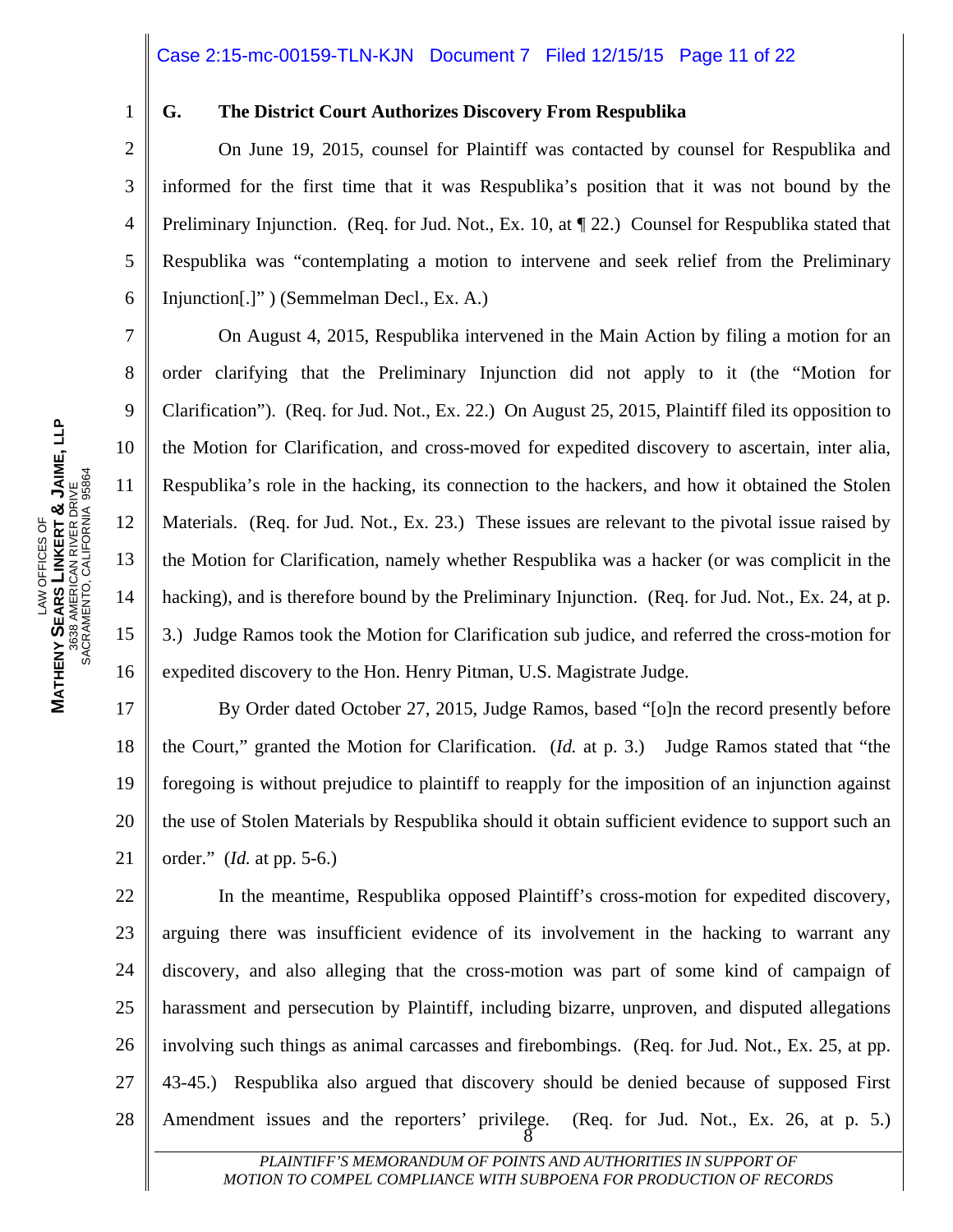### Case 2:15-mc-00159-TLN-KJN Document 7 Filed 12/15/15 Page 12 of 22

Notwithstanding these arguments, Judge Pitman granted Plaintiff's cross-motion for expedited

2 3 4 5 6 7 8 9 10 11 12 13 14 15 16 17 18 19 20 discovery from Respublika, in the form of a Rule 30(b)(6) deposition on five specific topics: 1. "Respublika's and LLC Media-Consult's knowledge of and relationship to the Hackers."<sup>3</sup> 2. "Respublika's and LLC Media-Consult's knowledge of and relationship to the Hackings." 3. "The circumstances under which Respublika and LLC Media-Consult came to be in possession of the Stolen Materials." 7. "Respublika's and LLC Media-Consult's contacts with and relationship with Mukhtar Ablyazov, including any financial relationship at any time." 8. "Respublika's and LLC Media-Consult's contacts with and relationship with Muratbek Ketebaev."<sup>4</sup> (Req. for Jud. Not., Ex. 28, ¶ 2; Req. for Jud. Not., Ex. 29.) **H. The District Court Authorizes Discovery From Ketebaev**  Plaintiff also sought to take the deposition of Ketebaev, who resides in Poland. Accordingly, Plaintiff filed a motion in the District Court for the issuance of a Letter of Request under the Hague Convention to the Central Authority of the Republic of Poland for assistance in obtaining Ketebaev's deposition testimony. (Req. for Jud. Not., Ex. 30.) On October 28, 2015, Judge Ramos granted Plaintiff's motion. (Req. for Jud. Not., Ex. 31.) That same day, Judge Ramos signed the Letter of Request. (Req. for Jud. Not., Ex. 32.) Ketebaev's deposition has not yet taken place.

Among the 17 topics about which the District Court expressly authorized Plaintiff to

21 examine Ketebaev are the following:

22

23

24

27

- 1. "How Mr. Ketebaev obtained any of the Stolen Materials."
- 2. "Any information concerning how the Stolen Materials were published on the internet at various times, and by whom."
- 25 26 5. "Mr. Ketebaev's role at, and involvement with, the website https://www.respublika-kz.info (the 'Respublika Website'), and the identities of others involved in the creation, operation, control, or funding

28 Topics  $\frac{4}{3}$ ,  $\frac{3}{3}$ , and  $\frac{6}{3}$  were written with by Framm. (Ree  $\overline{a}$  $3$  LLC Media-Consult is the corporation that owns Respublika. (Req. for Jud. Not., Ex. 27.) <sup>4</sup> Topics 4, 5, and 6 were withdrawn by Plaintiff. (Reg. for Jud. Not., Ex. 28,  $\P$  2.)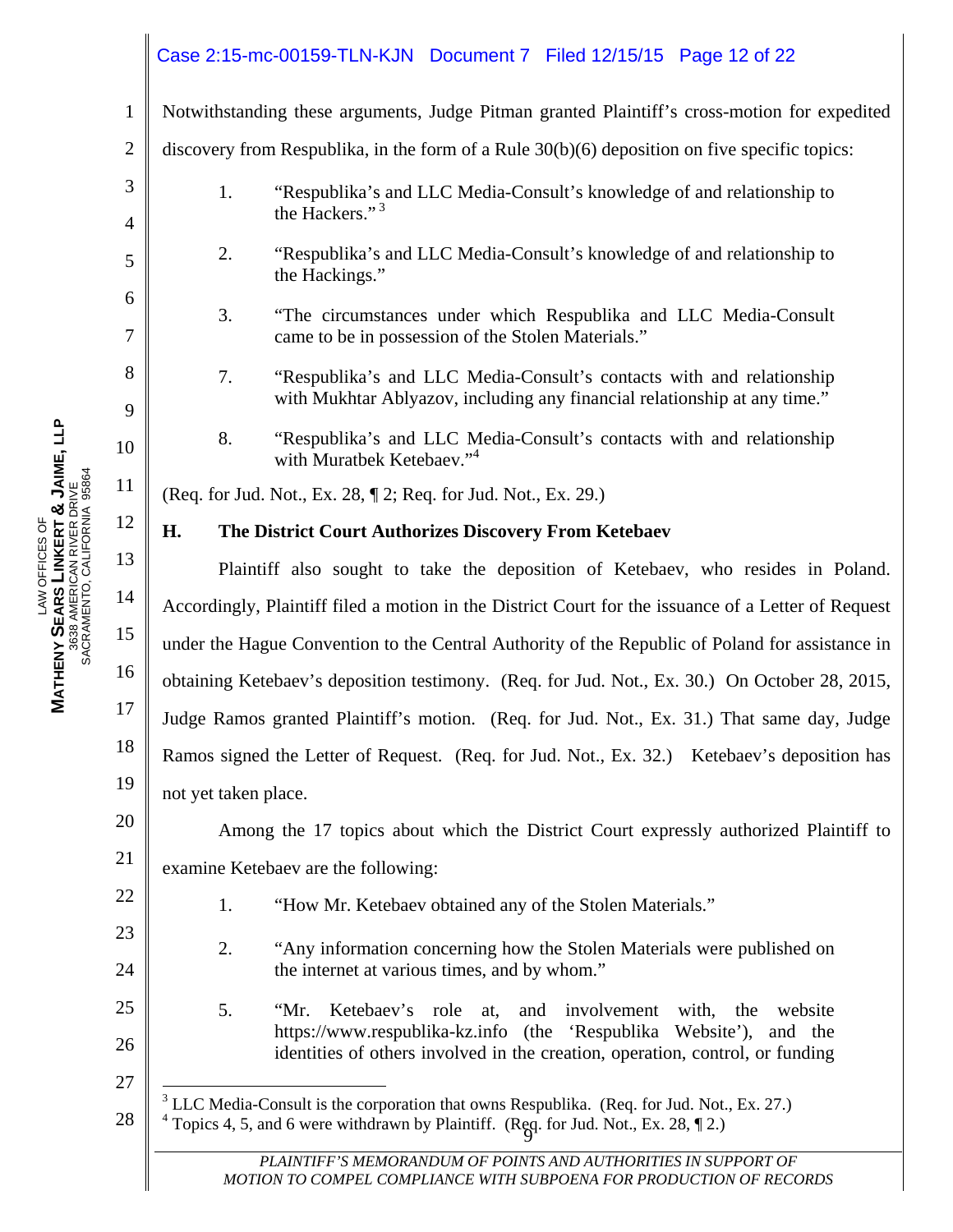|                |     | Case 2:15-mc-00159-TLN-KJN Document 7 Filed 12/15/15 Page 13 of 22                                                                                     |
|----------------|-----|--------------------------------------------------------------------------------------------------------------------------------------------------------|
| $\mathbf{1}$   |     | of the Respublika Website."                                                                                                                            |
| $\overline{2}$ | 8.  | "Mr. Ketebaev's role at, and involvement with, the Facebook page                                                                                       |
| 3              |     | https://www.facebook.com/respublika.kaz.info (the 'Respublika Facebook<br>Page'), and the identity of everyone involved in the creation, operation, or |
| 4              |     | control of the Respublika Facebook Page, including the identity of the<br>administrators of the Respublika Facebook Page."                             |
| 5<br>6         | 9.  | "Mr. Ketebaev's role at, and involvement with, the Facebook page                                                                                       |
| 7              |     | https://www.facebook.com/mur.ketevbayev (the 'Ketebaev Facebook<br>Page'), and the identity of everyone involved in the creation, operation, or        |
| 8              |     | control of the Ketebaev Facebook Page, including the identity of the<br>administrators of the Ketebaev Facebook Page."                                 |
| 9              | 13. | "Mr. Ketebaev's knowledge of who posted Stolen Materials on the<br>Respublika Facebook page."                                                          |
| 10             |     |                                                                                                                                                        |
| 11             | 14. | "Mr. Ketebaev's knowledge of who posted Stolen Materials on the<br>Ketebaev Facebook page."                                                            |
| 12             | 16. | "Mr. Ketebaev's knowledge and awareness of the TRO and the PI."                                                                                        |
| 13             | 17. | "The identity of the person(s) who took down two Facebook posts                                                                                        |
| 14             |     | containing Stolen Materials from the Respublika Facebook Page around<br>March 17-18, 2015" (i.e., the Two Posts).                                      |
| 15             |     | (Req. for Jud. Not., Ex. 32.)                                                                                                                          |
| 16             | I.  | The November 12 Subpoena                                                                                                                               |
| 17             |     | Shortly after the above discovery rulings were issued by the District Court, Plaintiff                                                                 |
| 18             |     | served the November 12 Subpoena, which adheres directly to these discovery rulings. The                                                                |
| 19             |     | requests in the November 12 Subpoena, each of which seek "[d] ocuments sufficient to show"                                                             |
| 20             |     | certain account information, request evidence concerning topics about which the District Court                                                         |
| 21             |     | has already determined discovery is warranted.<br>Specifically, the Subpoena requests that                                                             |
| 22             |     | Facebook produce the following:                                                                                                                        |
| 23<br>24       | 1.  | "Documents sufficient to show (during the Relevant Period) the following<br>account registration information:<br>the names, email addresses, IP        |
| 25             |     | addresses, and MAC Addresses of the registrants and the administrators of                                                                              |
| 26             |     | the Facebook accounts for [Ketebaev's and Respublika's] Facebook<br>profiles."                                                                         |
| 27             | 2.  | "Documents sufficient to show (during the Relevant Period) the following<br>account registration information:<br>the names, email addresses, IP        |
| 28             |     | addresses, and MAC Addresses of the users of the Facebook accounts who<br>10                                                                           |
|                |     | PLAINTIFF'S MEMORANDUM OF POINTS AND AUTHORITIES IN SUPPORT OF<br>MOTION TO COMPEL COMPLIANCE WITH SUBPOENA FOR PRODUCTION OF RECORDS                  |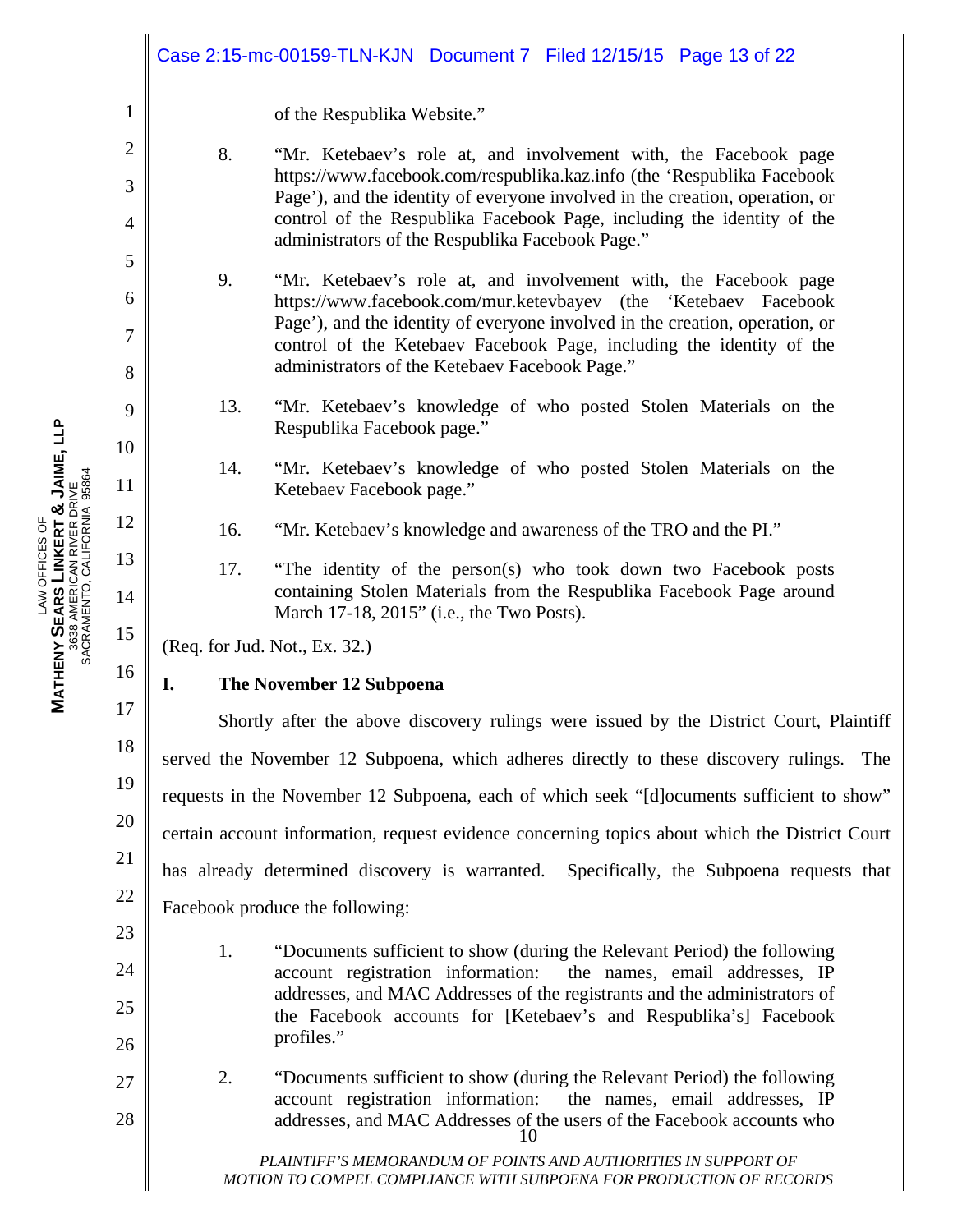|          | Case 2:15-mc-00159-TLN-KJN  Document 7  Filed 12/15/15  Page 14 of 22                                                                         |
|----------|-----------------------------------------------------------------------------------------------------------------------------------------------|
| 1        | removed the [Two Posts]."                                                                                                                     |
| 2        | 3.<br>"Documents sufficient to show (during the Relevant Period) the following                                                                |
| 3        | account registration information: the names, email addresses, IP<br>addresses, and MAC Addresses of the registrants and the administrators of |
| 4        | the Facebook accounts that created [26 posts containing Stolen Materials<br>that appeared on the Ketebaev and Respublika Facebook Pages]."    |
| 5        | (Semmelman Decl., Ex. B.)                                                                                                                     |
| 6        | <b>The Joint Statement</b><br>J.                                                                                                              |
| 7        | Pursuant to the Eastern District of California Local Rules, Rule 251, Plaintiff engaged in                                                    |
| 8        | extensive and substantial meet and confer negotiations concerning the documents sought in the                                                 |
| 9        | November 12 Subpoena. These meet and confer efforts, which are the culmination of nine                                                        |
| 10       | months of negotiations, are more specifically detailed in the Joint Statement to be filed pursuant                                            |
| 11       | to Local Rule 251.                                                                                                                            |
| 12<br>13 | Ш.<br><b>ARGUMENT</b>                                                                                                                         |
| 14       | The Discovery Sought by the November 12 Subpoena Is Relevant To Plaintiff's<br>А.                                                             |

## **November 12 Subpoena Is Relevant To Plaintiff's Claims in the Main Action, and Proportional to the Needs of the Case.**

16 17 18 19 20 21 Fed. R. Civ. P. 45 governs discovery from non-parties by subpoena. The scope of discovery that can be requested through a subpoena under Rule 45 is the same as the scope under Fed. R. Civ. P. 26(b)(1). *See American Federation of Musicians of the United States and Canada, Plaintiff, v. Skodam Films, LLC, Defendant*, No. 3:15-MC-122-M-BN, 2015 WL 7771078, at \*5 (N.D. Tex. Dec. 3, 2015) (incorporating the 2015 amendment to Rule 26 into the Rule 45 relevance standard).

Fed. R. Civ. P. 26(b)(1) provides:

Unless otherwise limited by court order, the scope of discovery is as follows: Parties may obtain discovery regarding any nonprivileged matter that is relevant to any party's claim or defense and proportional to the needs of the case, considering the importance of the issues at stake in the action, the amount in controversy, the parties' relative access to relevant information, the parties' resources, the importance of the discovery in resolving the issues, and whether the burden or expense of the proposed discovery outweighs its likely benefit. Information within this scope of discovery need not be admissible in evidence to be discoverable.

15

22

23

24

25

26

27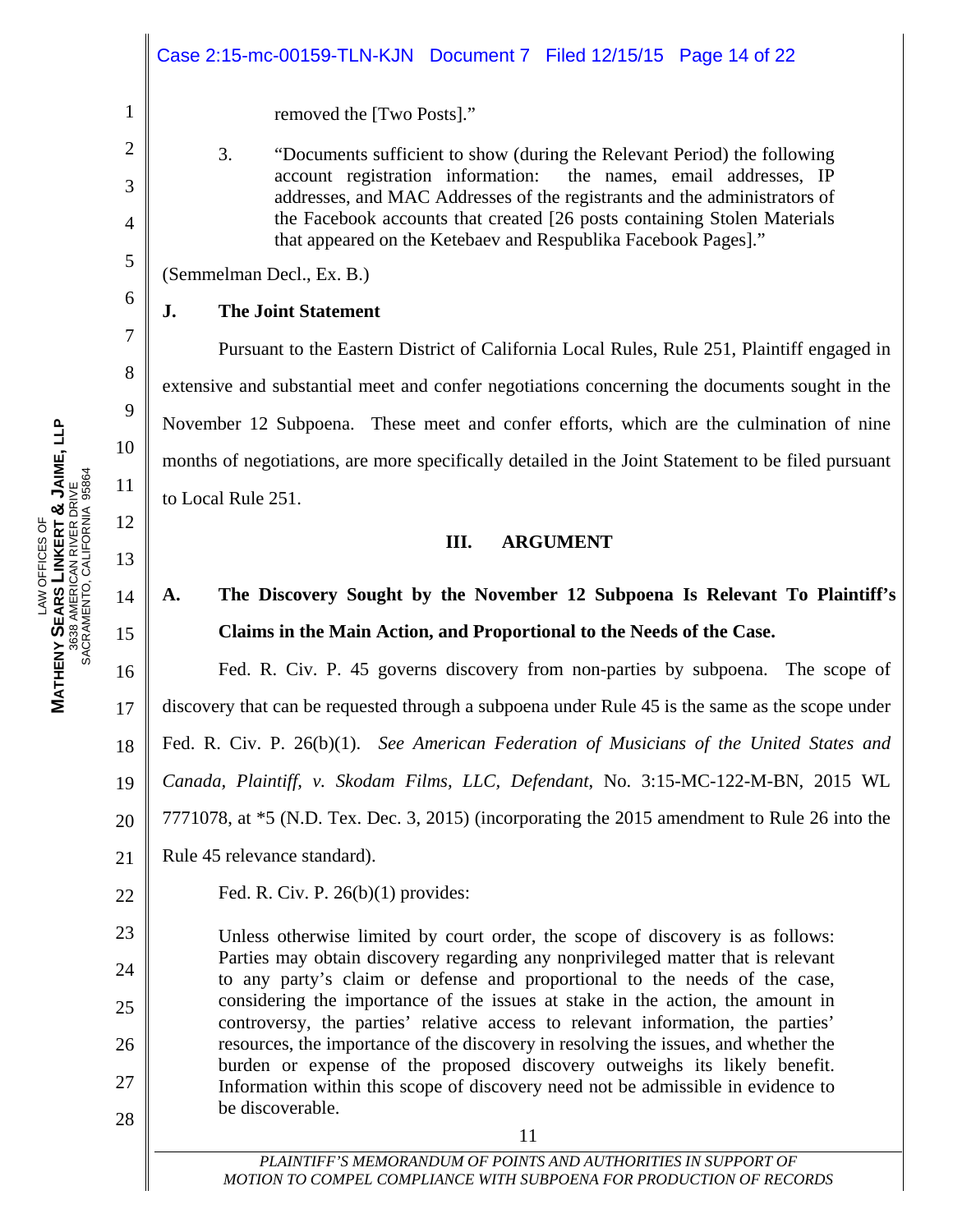#### Case 2:15-mc-00159-TLN-KJN Document 7 Filed 12/15/15 Page 15 of 22

1 2 3 The discovery sought conforms to Fed. R. Civ. P.  $26(b)(1)$ . Each of the requests in the Subpoena is narrowly tailored to seek documents directly relevant to topics that Judge Ramos and Judge Pitman have ruled are relevant to the Main Action.

#### *Request No. 1*

4

5

6

7

8

9

10

11

12

13

14

15

16

17

 Request No. 1 of the Subpoena calls for narrowly-focused account information of the registrants and administrators of Ketebaev's and Respublika's Facebook accounts. (Semmelman Decl., Ex. B, at p. 6, ¶ 1.) Judge Ramos authorized discovery concerning "the identity of everyone involved in the creation, operation, or control of the Respublika Facebook Page, including the identity of the administrators of the Respublika Facebook Page," and "the identity of everyone involved in the creation, operation, or control of the Ketebaev Facebook Page, including the identity of the administrators of the Ketebaev Facebook Page." (Req. for Jud. Not., Ex. 32, p. 6, Nos. 8, 9.) Judge Ramos also authorized discovery concerning "who posted Stolen Materials on the Respublika Facebook page," and "who posted Stolen Materials on the Ketebaev Facebook page." (*Id*. at pp. 6-7, Nos. 13, 14.) Likewise, Judge Pitman authorized discovery regarding "[t]he circumstances under which Respublika and LLC Media-Consult came to be in possession of the Stolen Materials." (Req. for Jud. Not., Ex. 28, ¶ 2; Req. for Jud. Not., Ex. 29, Topic No. 3.)

18 19 20 21 22 Subpoena Request No. 1 therefore furthers the goal of the above-authorized discovery: to gain an understanding of the creation, operation, and control of the Respublika and Ketebaev Facebook pages, as well as who posted Stolen Materials on those pages, with a view to determining whether Respublika and Ketebaev were participants in the hacking or were complicit with the hackers. $5$ 

23

 $\overline{a}$ 

 *Request No. 2* 

24 25 26 Request No. 2 of the Subpoena calls for narrowly-focused account information of the users of the Facebook accounts who removed the Two Posts a few days after notice of the TRO was posted on the Respublika Facebook Page. (Semmelman Decl., Ex. B, at p. 6, 12.) Judge

27

the requests in the Subpoena with the discovery ordered by the District Court.<br> $\frac{12}{3}$  $<sup>5</sup>$  For the assistance of the Court, attached as an Addendum to this Memorandum is a chart that compares</sup>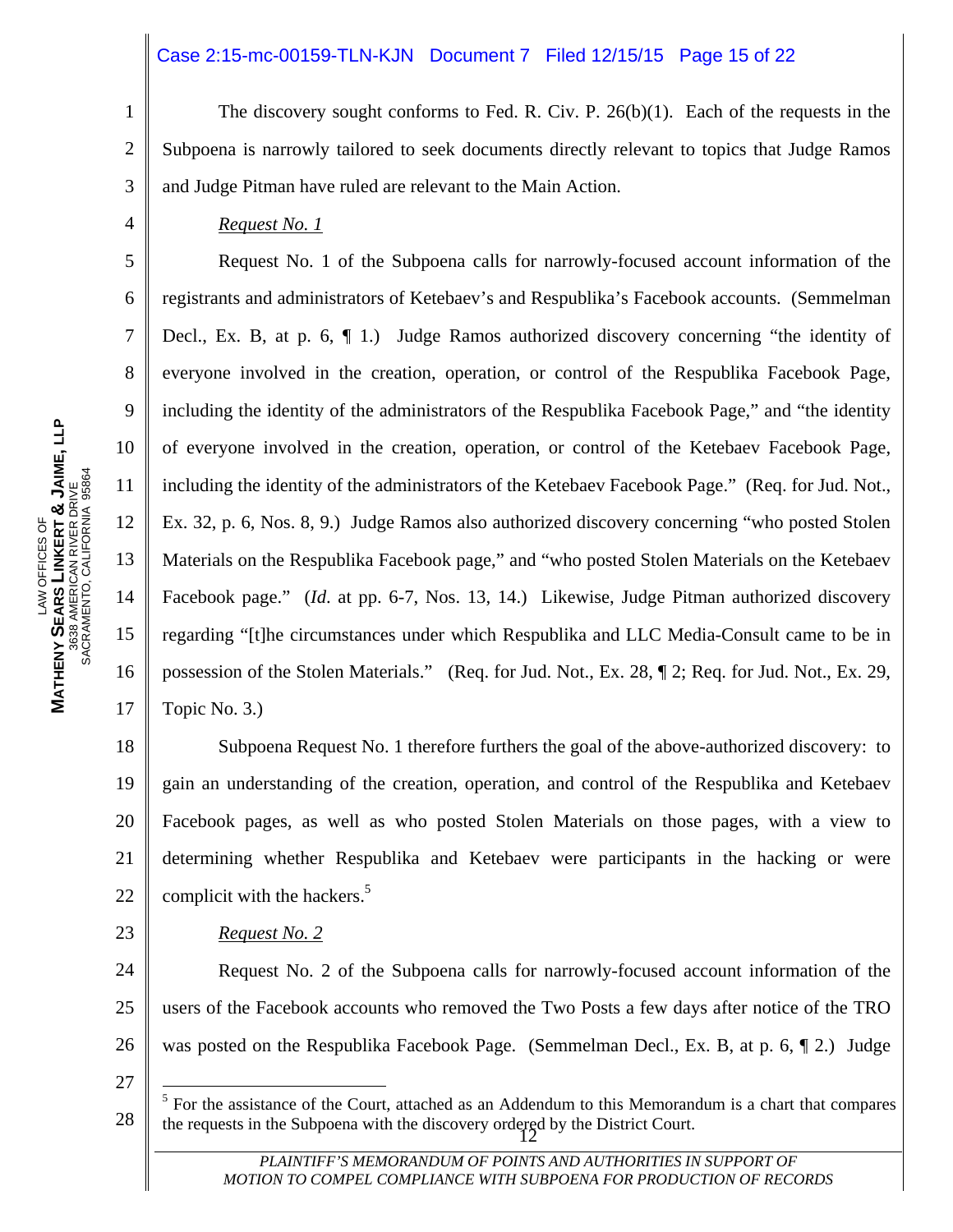#### Case 2:15-mc-00159-TLN-KJN Document 7 Filed 12/15/15 Page 16 of 22

1 2 3 4 Ramos specifically authorized discovery concerning "Mr. Ketebaev's knowledge and awareness of the TRO and the PI [Preliminary Injunction]," and "[t]he identity of the person(s) who took down two Facebook posts containing Stolen Materials from the Respublika Facebook page around March 17-18, 2015." (Req. for Jud. Not., Ex. 32, at p. 7, Nos. 16, 17.)

 Subpoena Request No. 2 therefore furthers the goal of the above-authorized discovery: to gain an understanding of who was aware of the TRO and who reacted to it by taking down the Two Posts.

#### *Request No. 3*

 Request No. 3 of the Subpoena calls for narrowly-focused account information of the registrants and administrators of the Facebook accounts that created 26 posts containing Stolen Materials that were posted on the Respublika and Ketebaev Facebook pages. (Semmelman Decl., Ex. B, at p. 6, ¶ 3.)

13 14 15 16 17 18 19 20 As noted, Judge Ramos authorized discovery concerning "who posted Stolen Materials on the Respublika Facebook page," and "who posted Stolen Materials on the Ketebaev Facebook page." (Req. for Jud. Not., Ex. 32, at pp. 6-7, Nos. 13, 14.) More broadly, Judge Ramos authorized discovery regarding "how the Stolen Materials were published on the internet at various times, and by whom." (*Id*. at p. 5, No. 2.) Similarly, Judge Pitman authorized discovery concerning "[t]he circumstances under which Respublika and LLC Media-Consult came to be in possession of the Stolen Materials." (Req. for Jud. Not., Ex. 28, ¶ 2; Req. for Jud. Not., Ex. 29, Topic No. 3.)

21 22 Subpoena Request No. 3 therefore furthers the goal of the above-authorized discovery: to identify who posted Stolen Materials on the Respublika and Ketebaev Facebook pages.

23 24 25 While the information sought in the Subpoena is likely to be valuable in its own right, it could be particularly useful in connection with the court-ordered depositions of Respublika and Ketebaev.

26 27 28  $\frac{13}{1}$  Finally, Plaintiff has obtained from Internet Service Providers the IP addresses of computers used at relevant times to obtain unauthorized access to certain of the hacked accounts. (Semmelman Decl.,  $\P$  3.) A match between any of those IP addresses and an IP address

> PLAINTIFF'S MEMORANDUM OF POINTS AND AUTHORITIES IN SUPPORT OF *MOTION TO COMPEL COMPLIANCE WITH SUBPOENA FOR PRODUCTION OF RECORDS*

5

6

7

8

9

10

11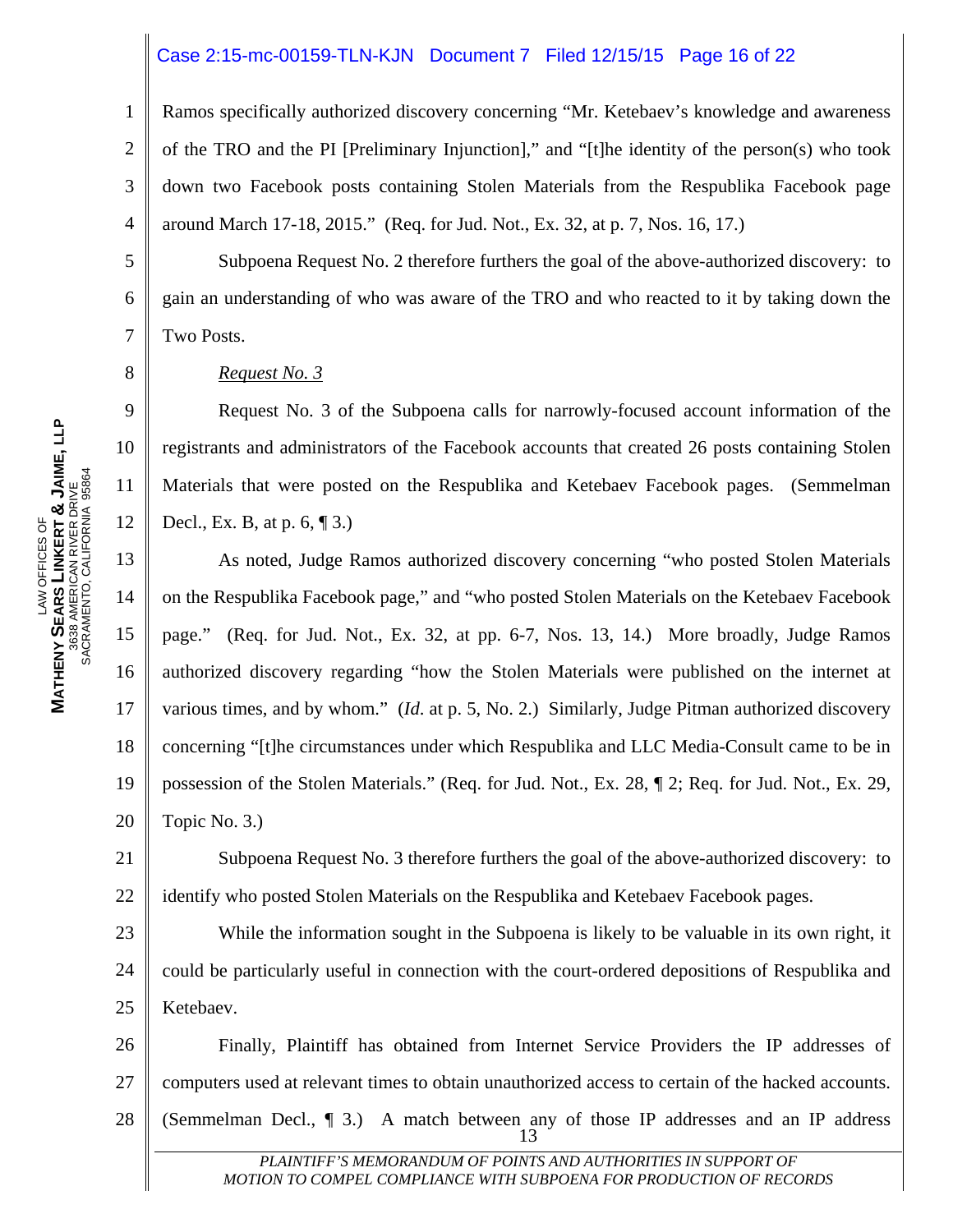#### Case 2:15-mc-00159-TLN-KJN Document 7 Filed 12/15/15 Page 17 of 22

1 2 responsive to the Subpoena would constitute forensic evidence that ties the hacking to the computer with that IP address.

## **B. Ordering the Discovery Sought by the Subpoena Would Not Infringe the Reporter's Privilege or Violate the First Amendment Because the Subpoena Does Not Seek Journalistic Information.**

Respublika has stated in meet and confer sessions that it intends to argue that the information sought by the Subpoena is protected by the reporter's privilege. The reporter's privilege is a qualified evidentiary privilege that applies to information acquired by a journalist in the course of gathering the news. *See Wright v. F.B.I.*, 241 Fed. Appx. 367, 368 (9th Cir. June 29, 2007). It is not a blanket privilege that shrouds all information about a reporter in secrecy. *In re Application of Chevron Corp.*, 736 F. Supp. 2d 773, 781 (S.D.N.Y. 2010) ("The word 'journalist,' in other words, is not an incantation that protects against the issuance of a subpoena, although a properly supported claim of privilege may well protect against the imposition of, or limit, any duty to comply with it.").

16 The Subpoena does not seek information of a type that might be covered by the reporter's privilege. It does not seek reporter's notes, drafts, or communications. It does not seek to intrude into the editorial process. It does not seek journalistic *content* of any kind. Nor does it seek the identity of confidential sources.

19 20 21 22 What the Subpoena seeks is account information for, and IP addresses of computers used by, the registrants and administrators of, as well as the posters of Stolen Materials on, the Respublika and Ketebaev Facebook pages. That inquiry violates neither the First Amendment nor any reporter's privilege.

23 24 25 26 27 28  $\sim$  11 and 14 In *Chevron Corp. v. Donziger,* No. 12-mc-80237 CRB (NC), 2013 WL 4536808 (N.D. Cal. Aug. 22, 2013, a party served subpoenas on Google and Yahoo!, seeking account information pertaining to, and IP addresses used by, various non-party account-holders. The account-holders moved to quash the subpoenas, arguing that the First Amendment shielded the requested information from disclosure. The court disagreed, and denied the motion to quash, reasoning that the "subpoenas do not seek the *content* of any electronic communication. They

> PLAINTIFF'S MEMORANDUM OF POINTS AND AUTHORITIES IN SUPPORT OF *MOTION TO COMPEL COMPLIANCE WITH SUBPOENA FOR PRODUCTION OF RECORDS*

3

4

5

6

7

8

9

10

11

12

13

14

15

17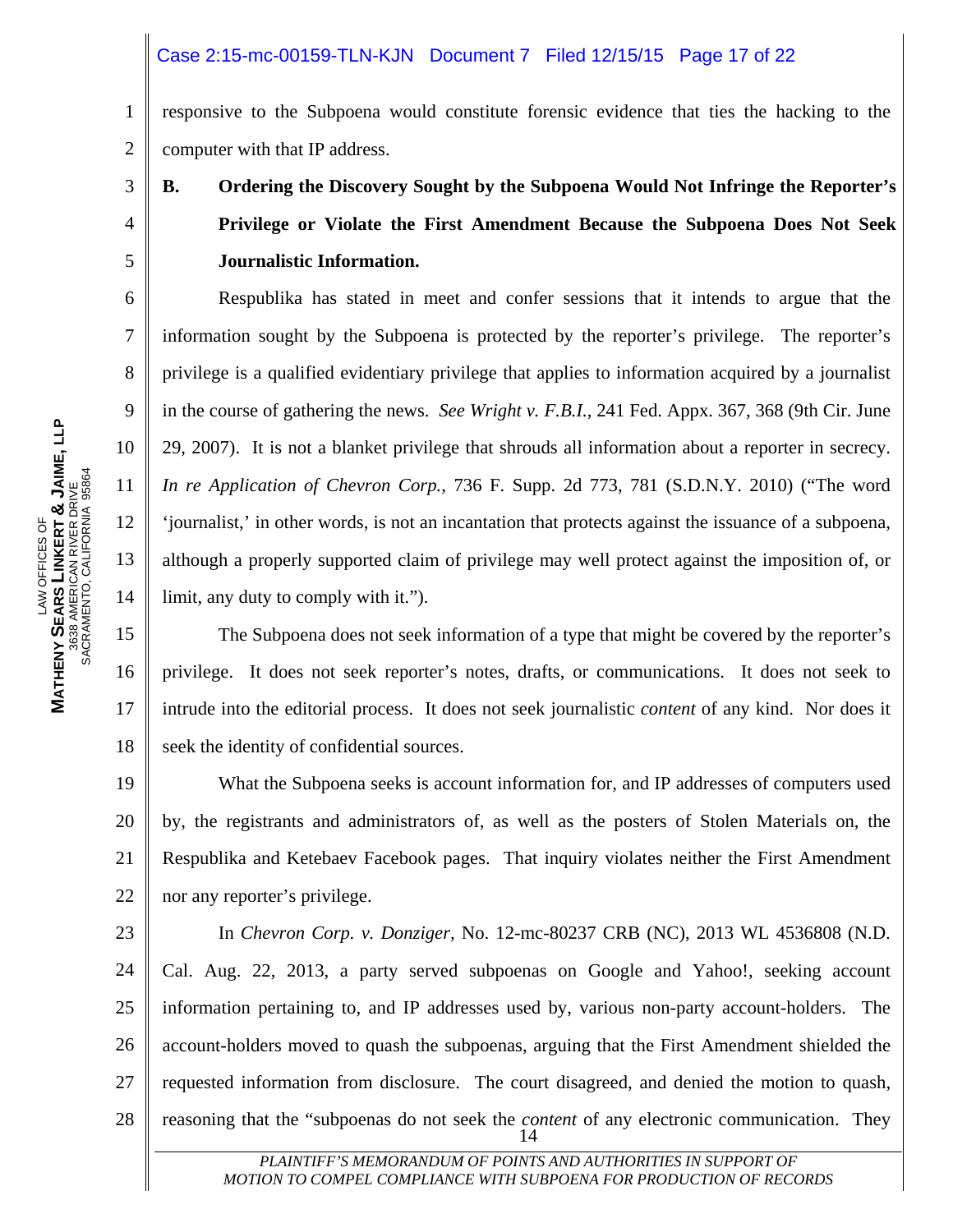#### Case 2:15-mc-00159-TLN-KJN Document 7 Filed 12/15/15 Page 18 of 22

seek the identifying information of the email address owner, as well as information about which computers logged into the email addresses from which internet connections. *The Doe movants cite no case that analogizes IP addresses and logs or email addresses to protected speech*." *Id.* at \*6 (emphasis added). *See also Obodai v. Indeed, Inc.,* No. 13-mc-80027 EMC (KAW), 2013 WL 1191267, at  $*3$  (N.D. Cal. Mar. 21, 2013) (ordering production of IP addresses that accessed gmail account, with dates and time of access, and holding that this information was not "content" protected under the Stored Communications Act, 18 U.S.C. §§ 2701, *et seq.* ("SCA")); *Sams v. Yahoo!, Inc.,* No. CV-10-5897-JF (HRL), 2011 WL 1884633, at \*7 (N.D. Cal. May 18, 2011) (disclosure by Yahoo! of subscriber information and IP address held not actionable because that information was not "content" under the SCA), *aff'd*, 713 F.3d 1175 (9th Cir. 2013).<sup>6</sup>

 The Subpoena seeks no content, and therefore does not implicate the reporter's privilege or the First Amendment.

## **C. Ordering the Discovery Sought by the Subpoena Would Not Violate Any Right to Internet Anonymity Because Neither Ketebaev Nor Respublika Have Anonymously Posted Stolen Materials.**

16 17 18 Ketebaev and Respublika cannot assert any purported right to internet anonymity in connection with their Facebook accounts. Facebook's written policy expressly states that there is no anonymity on Facebook:

#### **What names are allowed on Facebook?**

- "Facebook is a community where people use their authentic identities. We require people to provide the name they use in real life; that way, you always know who you're connecting with. This helps keep our community safe."
- "The name you use should be your authentic identity; as your friends call you in real life and as our acceptable identification forms would show."

1

2

3

4

5

6

7

8

9

10

11

12

13

14

15

19

20

21

22

23

<sup>25</sup>  26 27 28 would not reveal the identities of persons and entities with whom Respublika and Ketebaev corresponded.<br>15  $\overline{a}$ 6 In *Drummond Co. Inc. v. Collingsworth*, No. 13-mc-80169 JST (JSC), 2013 WL 6074157 (N.D. Cal. Nov. 18, 2013, the court granted a defendant's motion to quash the sub-part of a subpoena seeking the disclosure of an IP address *and associated IP log data*, reasoning that such disclosure could infringe the defendant's First Amendment right to freely associate by revealing the identities of persons and associations with whom she had corresponded. Here, in contrast, the November 12 Subpoena does not seek any IP log data, merely the IP addresses and certain other account information. This information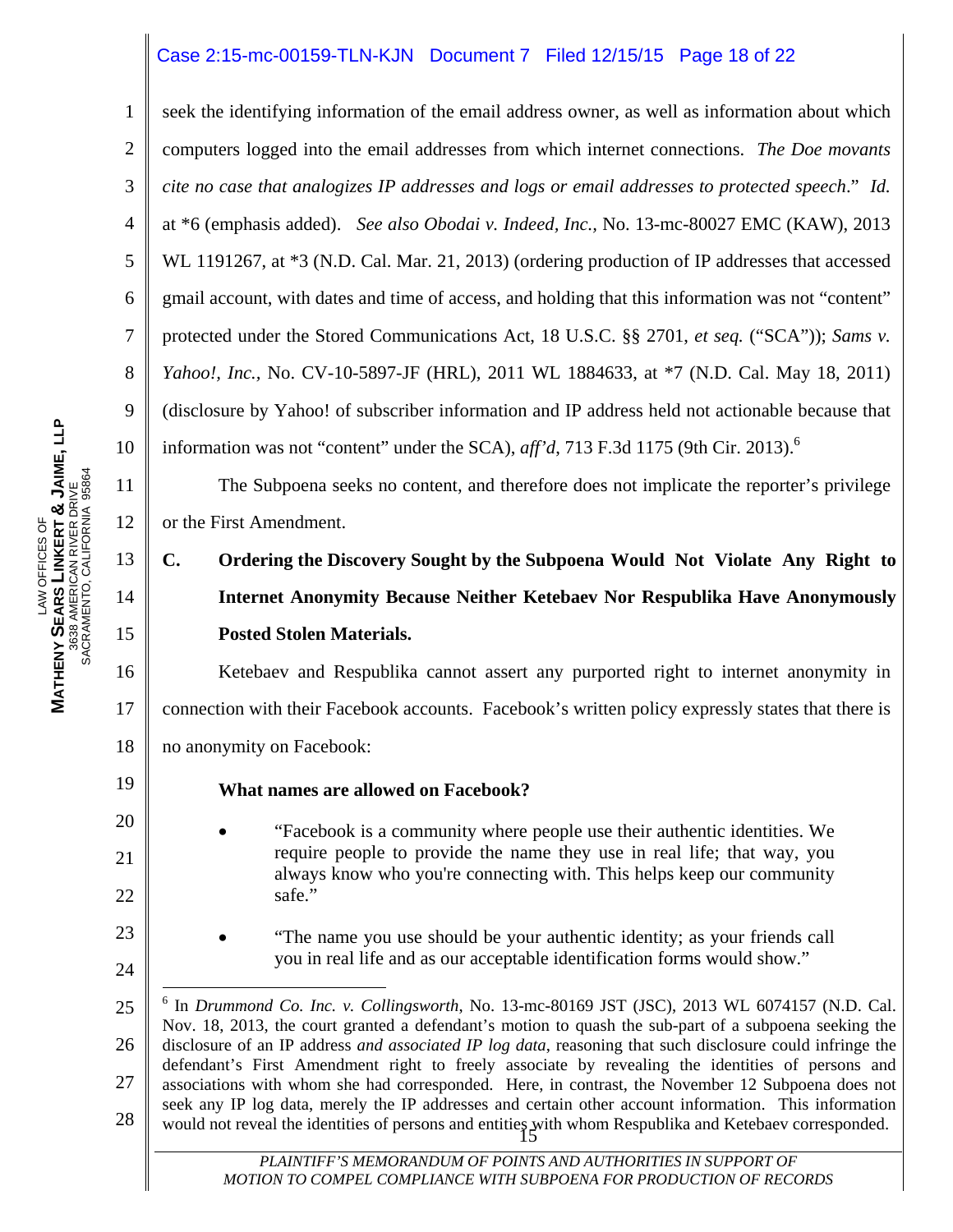#### Case 2:15-mc-00159-TLN-KJN Document 7 Filed 12/15/15 Page 19 of 22

1

3

4

5

6

7

8

9

10

11

12

13

14

15

16

17

18

19

20

21

22

23

28

"Pretending to be anything or anyone isn't allowed."

2 (Semmelman Decl., Ex. C.)

 Neither Ketebaev nor Respublika have acted anonymously with respect to their posting of Stolen Materials. Ketebaev has openly posted Stolen Materials on a Facebook page bearing his name, as has Respublika on a Facebook page bearing its name. Ketebaev's wife Iryna Petrushova, Respublika's Editor and founder, does not hide her identity or her relationship with Respublika. (Req. for Jud. Not., Ex. 4, at p. 19.) Under such circumstances, neither Ketebaev nor Respublika can establish that their actions in posting Stolen Materials were anonymous. *See Chevron, supra,* 2013 WL 4536808, at \*8 (subpoena that sought account information and IP addresses of subscribers to Google and Yahoo! accounts did not implicate account-holders' right to anonymity where account-holders had used their real names on line).

 Nor do Ketebaev or Respublika have any privacy interest in the account information (including IP addresses), sought by the November 12 Subpoena. Facebook's Data Policy states that it collects "Device Information" given to it by a subscriber, including "information from or about the computers, phones, or other devices where you install or access our Services, depending on the permissions you've granted." (Semmelman Decl., Ex. D.) Such information includes:

- "Attributes such as the operating system, hardware version, device settings, file and software names and types, battery and signal strength, and device identifiers."
	- "Device locations, including specific geographic locations, such as through GPS, Bluetooth, or WiFi signals."
- "Connection information such as the name of your mobile operator or ISP, browser type, language and time zone, mobile phone number and IP address."
- 24 (Semmelman Decl., Ex. D.)

16

25 26 27 Facebook's Data Policy also advises Facebook subscribers: "We may access, preserve and share your information in response to a legal request (like a search warrant, court order or subpoena) if we have a good faith belief that the law requires us to do so." (*Id*. at 2.) As the

**JAIME, LLP** SACRAMENTO, CALIFORNIA 95864 3638 AMERICAN RIVER DRIVE **&** LAW OFFICES OF **LINKERT**  LAW OFFICES OF **SEARS MATHENY**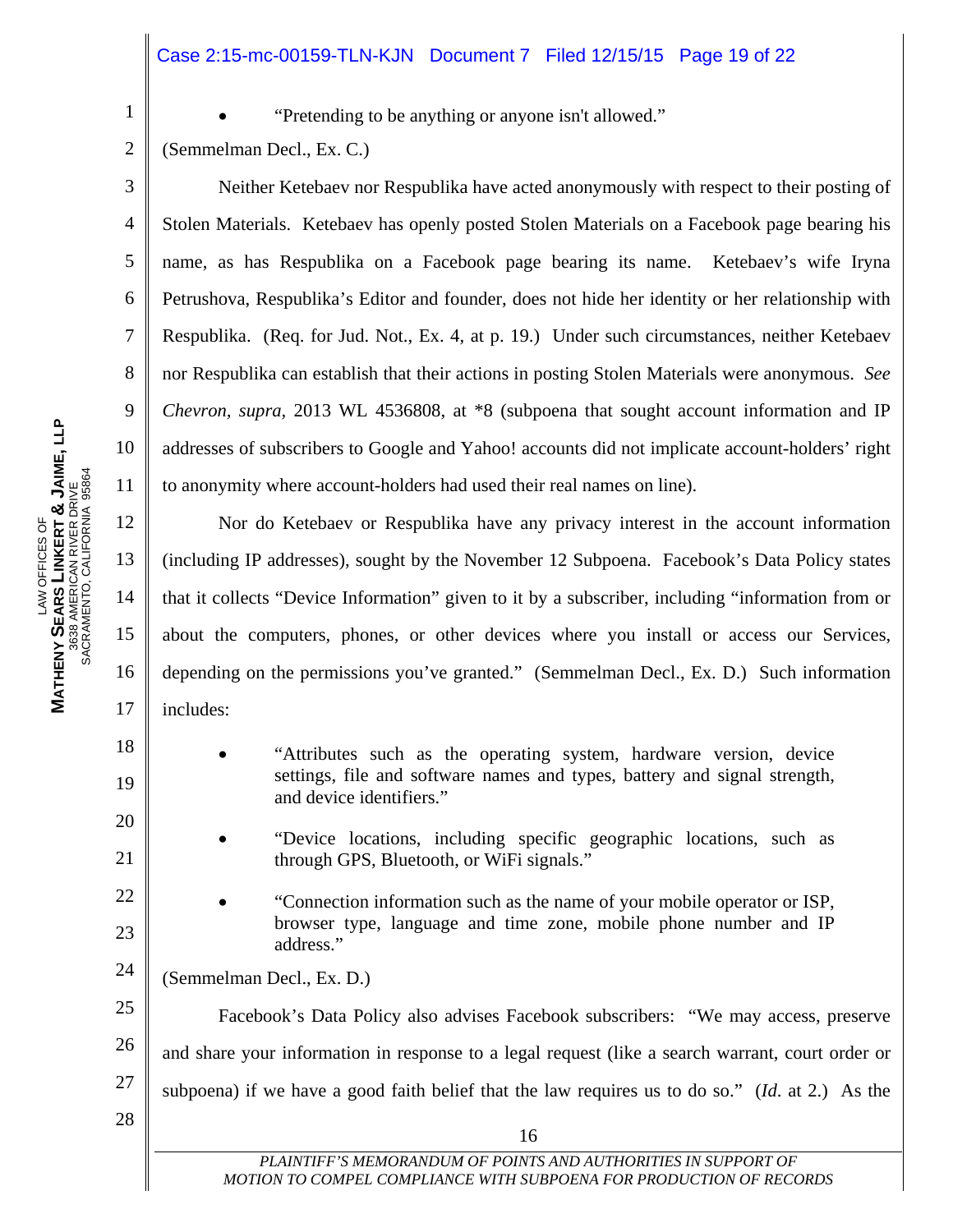### Case 2:15-mc-00159-TLN-KJN Document 7 Filed 12/15/15 Page 20 of 22

Northern District of California court held in connection with a subpoena served on Google and

2 Yahoo! seeking account information and IP addresses of certain of their subscribers:

> As a condition of using Google and Yahoo!'s email service, the Doe movants voluntarily provided their names, addresses, and other identifying information. *This voluntary production to a third party eviscerates any subjective expectation of privacy the Doe movants might harbor*. In addition, the IP address and IP logs associated with their email accounts are the addresses visible to the outside world associated with their accounts. The IP address is the routing information that the Doe movants provide to the ISPs when they choose to connect a computer to their email account, send or receive an email, or even visit a website. *There is no reasonable expectation of privacy in the routing and identifying information given to the ISPs to connect to and relay messages on the internet*.

*Chevron*, *supra,* 2013 WL 4536808, at \*10 (emphasis added).

In sum, ordering the discovery sought in the Subpoena would not violate any right to

internet anonymity.

### **D. Respublika's Claims of Harassment and Intimidation Were Raised in the District Court and Did Not Dissuade it from Ordering Discovery.**

14 15 16 17 18 19 20 21 22 Respublika can be expected to argue that the Subpoena is part of a campaign of harassment and intimidation. In the District Court, Respublika raised this argument vigorously before both Judge Ramos and Judge Pitman, without success. Respublika described a purported campaign "to pressure Respublika and its journalists – 'in criminal charges, in the court-ordered seizure of the paper, in the delivery of a funeral wreath and a decapitated dog (and later, its head), and in several firebombs.'" (Req. for Jud. Not., Ex. 33, at p. 2.) These bizarre accusations did not dissuade either Judge Ramos or Judge Pitman from ordering the discovery described above. Nor should they dissuade this Court from authorizing the discovery sought by the Subpoena.

#### 23 24 **E. The 100-Mile Rule is Satisfied Because Sacramento Is Within 100 Miles of Facebook Headquarters in Menlo Park.**

25 26 27 Fed. R. Civ. P. 45 requires a place of compliance with a deposition subpoena be located within 100 miles of where the deponent regularly transacts business in person. 100 miles is measured by straight line. *See Schwartz v. Marriott Hotel Services, Inc.*, 186 F. Supp. 2d 245,

28

1

3

4

5

6

7

8

9

10

11

12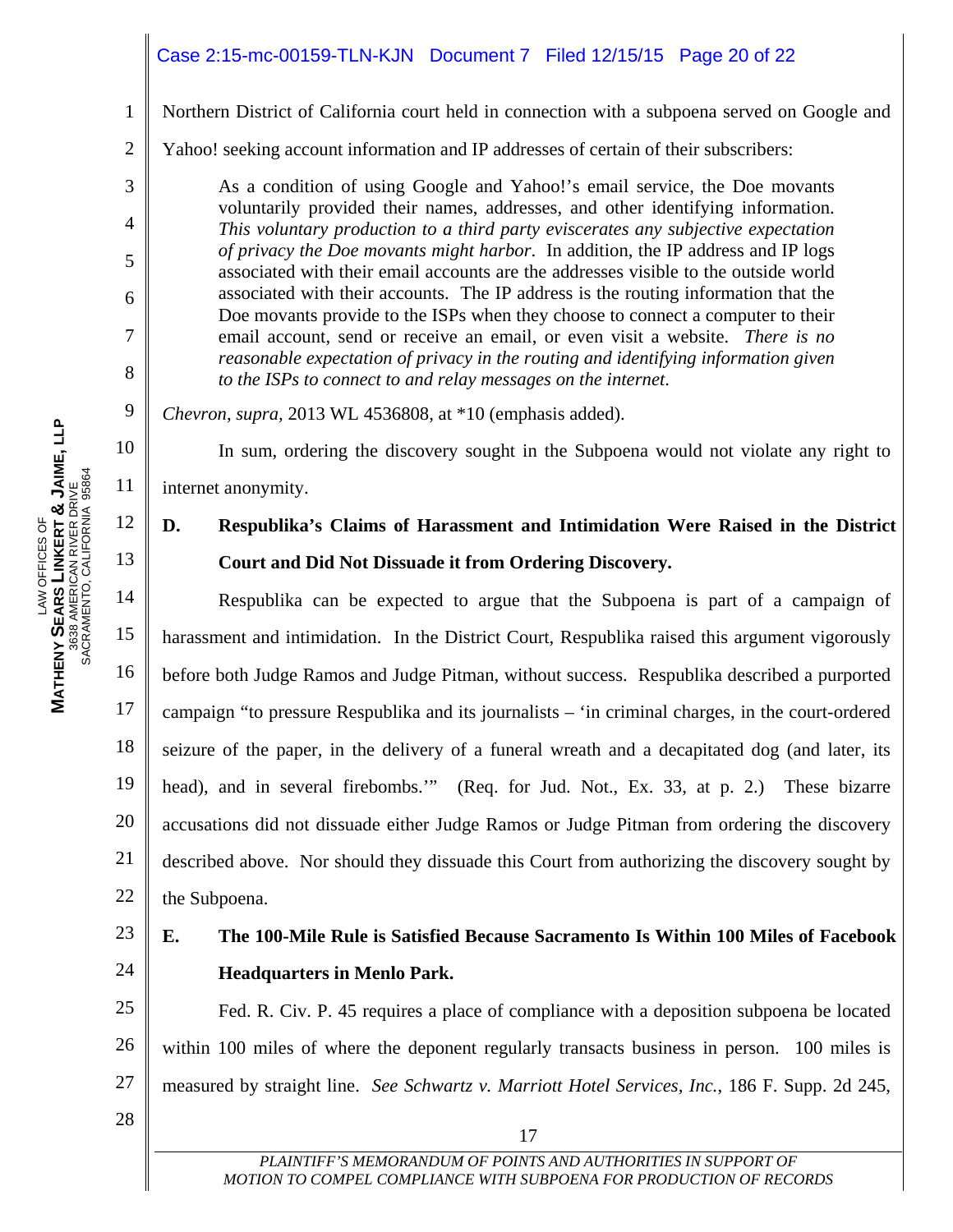#### Case 2:15-mc-00159-TLN-KJN Document 7 Filed 12/15/15 Page 21 of 22

1 2 3 4 5 6 251 (E.D.N.Y. 2002); *Hill v. Equitable Bank, National Association*, 115 F.R.D. 184, 186 (D. Del. 1987); *SCM Corp., v. Xerox Corp.*, 76 F.R.D. 214, 215 (D. Conn. 1977). Here, the production of documents sought by the Subpoena is properly required in Sacramento, which is within 100 miles of Facebook's headquarters in Menlo Park measured by straight line. (Req. for Jud. Not., Ex. 34.) As a result, enforcement of the Subpoena is proper in the Eastern District of California. *See* Fed. R. Civ. P. 45(d)(2)(B)(i).

#### **IV. CONCLUSION**

 For all of the foregoing reasons, Plaintiff respectfully requests this Court issue an Order compelling Facebook to comply with the Subpoena for production of records served November 12, 2015.

> By: /s/ Matthew C. Jaime MATTHEW C. JAIME Attorneys for Plaintiff

> > **& MOSLE LLP**

By: /s/ Jacques Semmelman

Attorneys for Plaintiff

JACQUES SEMMELMAN, ESQ.

(*Pro Hac Vice admission pending*)

Dated: December 15, 2015 **MATHENY SEARS LINKERT & JAIME, LLP**

Dated: December 15, 2015 **CURTIS, MALLET-PREVOST, COLT** 

18

PLAINTIFF'S MEMORANDUM OF POINTS AND AUTHORITIES IN SUPPORT OF *MOTION TO COMPEL COMPLIANCE WITH SUBPOENA FOR PRODUCTION OF RECORDS* 

7

8

9

10

11

12

13

14

15

16

17

18

19

20

21

22

23

24

25

26

27